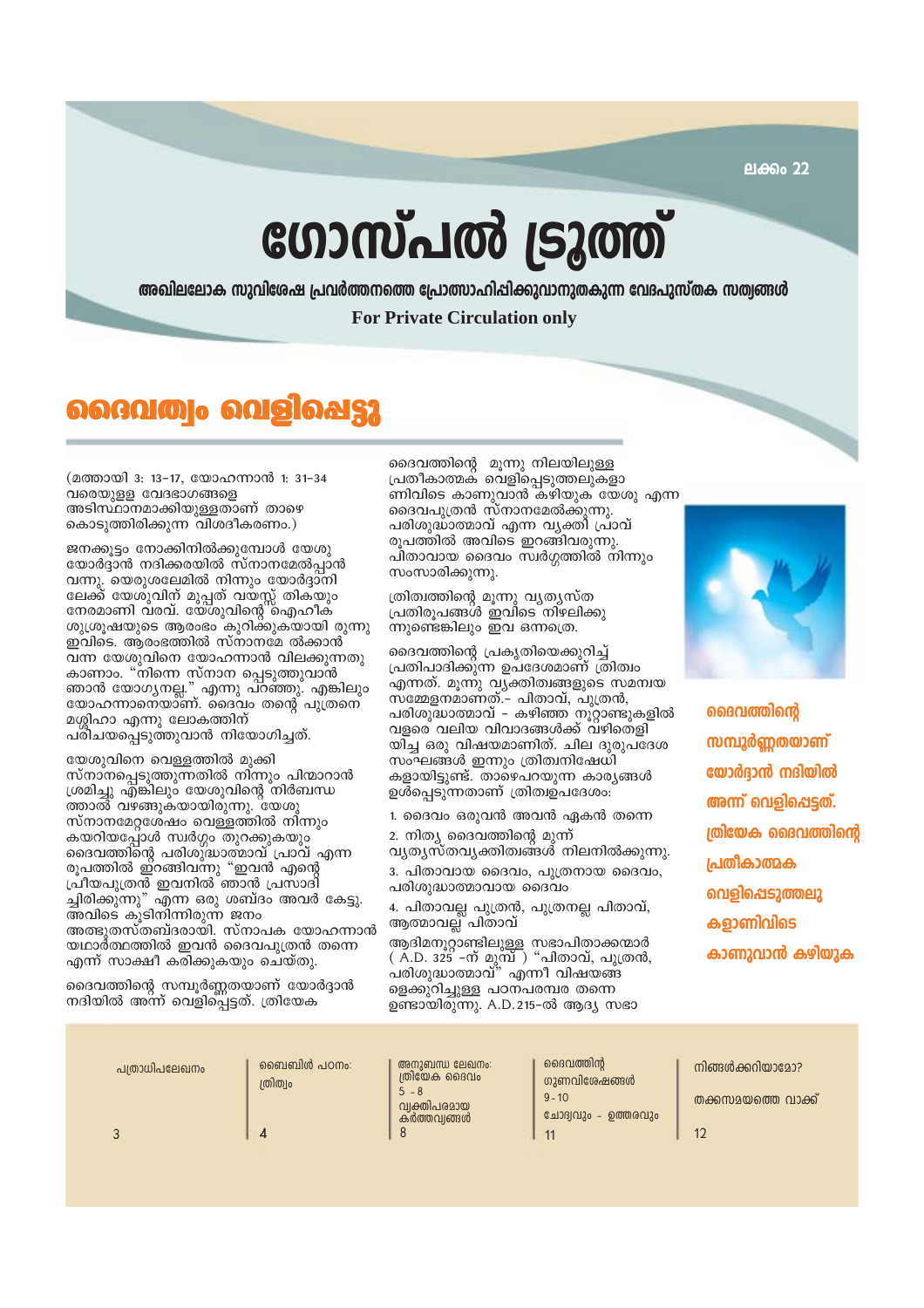# ൭ൈബിൾ

# എന്തു പഠിപ്പിക്കുന്നു.

# ദൈവവചനം

2 തിമൊ. 3: 16-17, 2 പത്രൊ. 1: 20, 21, മത്തായി 24 $\cdot$  35

# $m$  $\epsilon$  $n_{\alpha}$  $\alpha$  $m_{\alpha}$

മത്തായി 22: 37-40, യോഹ. 14: 21-23, 1 0000 0.4: 7-11

മാനസാന്തരം അപ്പൊ. 3: 19, 17: 30, 2 കൊരി. 7:10

പ്പതുജനനം യോഹ. 3: 3-7, 2 കൊരി. 5: 17, റോമർ 6 : 1-4, എഫെ. 2: 1, 5-6).

പാപത്തിൽ നിന്നും സ്വാതന്ത്ര്യം 1 യോഹ. 5: 18, മത്തായി 1: 21,

യോഹ. 8: 11

പരിശുദ്ധാത്മ നിറവ് അപ്പൊ. 19: 2, 15: 8-9, 1: 8).

വിശുദ്ധി ലൂക്കോ. 1:73-75, എബ്രാ. 12:14, 1 പത്രൊ. 1: 15-16, തീത്തോ. 2: 11, 12, റോമ. 6: 22

ദൈവരാജ്യം ലൂക്കോ. 17: 20-21, റോമ. 14: 17, യോഹ. 18: 36

 $m<sub>g</sub>$ അപ്പൊ. 2: 4-7, എഫെ. 4: 4-6, 1 കൊരി. 12: 12,13, കൊലൊ. 1: 18

ഐകൃത യോഹ. 17: 20-23, ഗലാ. 3: 28, വെളി. 18: 2-4

ചട്ടങ്ങൾ

മത്താ. 28: 19-20, 26: 26-30, 1 കൊരി. 11: 23-27, യോഹ. 13: 14-17

ദൈവീക രോഗശാന്തി ലൂക്കോ. 4: 18, യെശയ്യ. 53: 4-5, യാക്കോബ് 5: 13-16

വിവാഹശൂശ്രൂഷ മത്താ. 19: 5-6, ലൂക്കോ. 16: 18, റോമർ 7: 2-3, 1 കൊരി. 7: 10-11

ബാഹ്യപ്രകടനം 1 തിമൊ. 2: 9-10, 1 കൊരി. 11: 14-15, ആവർത്തനം 22: 5

അന്ത്യകാലം 2 പക്രൊ. 3: 7-12, യോഹ. 5: 28-29, 2 കൊരി. 5: 10, മത്താ. 25: 31-46

 $w$ ാമാധാനവാദം: ലൂക്കോസ് 6: 27-29, ലൂക്കോസ് 18: 20

ആരാധന

യോഹ. 4: 23-24, എഫെ. 5: 19, 2 കൊരി. 3: 17

അനുകല്പന മർക്കൊസ് 16: 15

പിതാവായിരുന്ന തെർത്തുല്ല്യൻ ആണ്. "ത്രിത്വം" എന്ന വാക്ക് ആദ്യം ഉപയോഗിച്ചത്. തത്വത്തിൽ പിതാവും, പുത്രനും പരിശുദ്ധാത്മാവ് ഒന്നാണെന്നും അതേസമയം ഒരേ വ്യക്തിത്വമല്ലാതാനും എന്ന വിശദീകരണ്ം കൊടുക്കുകയും ചെയ്തു.

മൂന്നാം നൂറ്റാണ്ടിലുടനീളം യേശുവിന്റെ ദൈവത്വത്തെക്കുറിച്ചും ജ്ഡാവതാ്രത്തെ ക്കുറിച്ചുമൊക്കെയുള്ള വിവാദമായിരുന്നു. നാലാം നൂറ്റാണ്ടായപ്പോഴേക്കും അരിയുസ് പുത്രന് മുമ്പേ പിതാവുണ്ടായിരുന്നു സ്ശൂപമ്ല്ലെന്നുമുളള വിവരണമാണ് നൽകിയത്. അര്യൂനിസം അനുസരിച്ച് എല്ലാ സൃഷ്ടികൾക്കും മുമ്പുള്ള ഒരു സൃഷ്ടിയായിരുന്നു ക്രിസ്തു എന്ന<br>നിലയിൽ അത്വികാസം പ്രാപിച്ച് അത് വളരെ വേഗം വളർന്നു.

കോൺസ്കാൻറ്റീൻ ചക്രവർത്തി യുടെ ആവിർഭാവവും സ്വാധീന വും വളരുകയും ശക്തിപ്രാപിക്കു ക യും ചെയ്തതോടെ റോമിൽ ക്രിസ്ത്യാനിത്വം ഒരു വലിയമത മായി വളരുകയും പൊതുവെ അംഗീകരിക്കപ്പെടുകയും്ചെയ്തു. A.D.325 -ലെ ആദ്യത്തെ നിഖ്യാ കൗൺസലിൻ അംഗീകരിക്കപ്പെട്ട ഒരു നിലപാട് ഈ വിഷയത്തിലു ണ്ടായതോടെയാണ് പ്രസ്തുത ഉപദേശത്തിൽ ഒരു പൊതുവായ കാഴ്ച

പ്പാട് ഉണ്ടായതും വിവാദങ്ങൾ കെട്ടടങ്ങു കയും ചെയ്തത്. അലക്സാണ്ട്രിയയിലെ അർതാനിയോസാണ് യേശുവിന്റെ ദൈവത്വത്തെക്കുറിച്ചും പിതാവിനോടുളള സമത്വത്തെ

ക്കുറി്ച്ചും പ്രധാനമായും പ്രതിപാദി്ച്ചിരുന്നവരിൽ പ്രമുഖൻ. പിൽക്കാലത്ത് ശക്തിപ്രാപിച്ച സഭായുഗ് പിതാക്കന്മാരും ബിഷപ്പുമാരെ ല്ലാവരും അര്യൂസിന്റെ ദുരുപ്ദേശത്തെ് പിന്തള്ളുകയും ് 250–318 വ്രെയുള്ള കാലത്ത് നിഖ്യാ കൗൺസിലിലെ തീരുമാനം പിന്തുണക്കു കയും ചെയ്തു. ക്രിസ്തു ദൈവാദിദൈവവും, വെളിച്ചങ്ങളുടെ പ്രകാ ശവും, സമ്പൂർണ്ണ ദൈവവും, ഏകജാതനും പിതാവിന് തുല്യനും സൃഷ്ടിയല്ലെന്നും വിവരിച്ചു.

ക്രിസ്തീയ വിശ്വാസത്തിന്റെ അടിത്തറ. മുന്നുവ്യത്യസ്ത നിലയിൽ വിവക്ഷിക്കുന്ന ത്രിയേക്കെദ്വമാണ്. ക്രിസ്തുവിന്റെ ദൈവത്ത്വത്തെ നിഷേധിച്ചാൽ പിന്നെ പാപങ്ങളുടെ വീണ്ടെടുപ്പിനോ ക്രിസ്തുവിന്റെ രക്തത്തിനോ പ്രസക്തിയില്ലാതാകും. പരിശുദ്ധാത്മാവിന് വസിക്കുവാൻ വേണ്ടിയുള്ള ഒരു ആലയമാ്യി നാം തീരുകയും നമ്മുടെ പാപപരി ഹാര ത്തിനായി ജീവൻ് ബലിയർപ്പിക്കുവാൻ ഏ്ൽപ്പിച്ചു കൊടുത്ത ക്രിസ്തു വിനെ നമുക്കായി നൽകിയ പിതാവിന് നമുക്ക് നന്ദിയർപ്പിക്കാം.

- MWS

# നിങ്ങൾ വായിക്കുന്നത് ഇഷപ്പെടുന്നുവോ?

അഞ്ച് വർഷത്തെ ഗോസ്പൽ ട്രൂത്ത് പതിപ്പുകൾ വായിക്കുവാൻ ഓൺലൈൻ സന്ദർശിക്കു. www.thegospeltruth.org ഏകദേശം 20ൽപരം ഉപദേശവിഷയങ്ങൾ വിശകലനം ചെയ്യുന്നു.

ആത്മീയ അഭിവൃദ്ധിയും ദൈവമക്കളുടെ ആത്മീയ വളർച്ചയും ലക്ഷ്യമാ ക്കികൊണ്ട്, ദൈവസഭയുടെ ഉപദേശ സതൃങ്ങൾ ത്രൈമാസങ്ങളിൽ പുറ ത്തിറക്കുന്ന ഒരു പ്രസിദ്ധീകരണമാണ് ഗോസ്പൽ ട്രൂത്ത്. www. thegospeltruth.org എന്ന വെബ്സൈറ്റ് മുഖേനയും ഇ- മെയിൽ വഴി യായും ആനുകാലിക ആത്മീയ സന്ദേശങ്ങൾ ലഭ്യമാണ്. ഗോസ്പൽട്രുത്ത് മിക്കരാജ്യങ്ങളിലും പ്രദേശിക ഭാഷകളിൽ ഇന്ന് ലഭിക്കുന്നുണ്ട്. അനേക രുടെ സ്വമേധാദാനങ്ങൾ മുഖാന്തരമാണിത് സാധിക്കുന്നത്. മുഖപേജിലുള്ള ചിത്രങ്ങൾ അനുവാദപ്രകാരം കൊടുത്തിട്ടുള്ളതുമാകുന്നു.

> എന്ന് എഡിറ്റർ, മൈക്കിൾ ഡബ്ല്യു. സ്മിത്ത്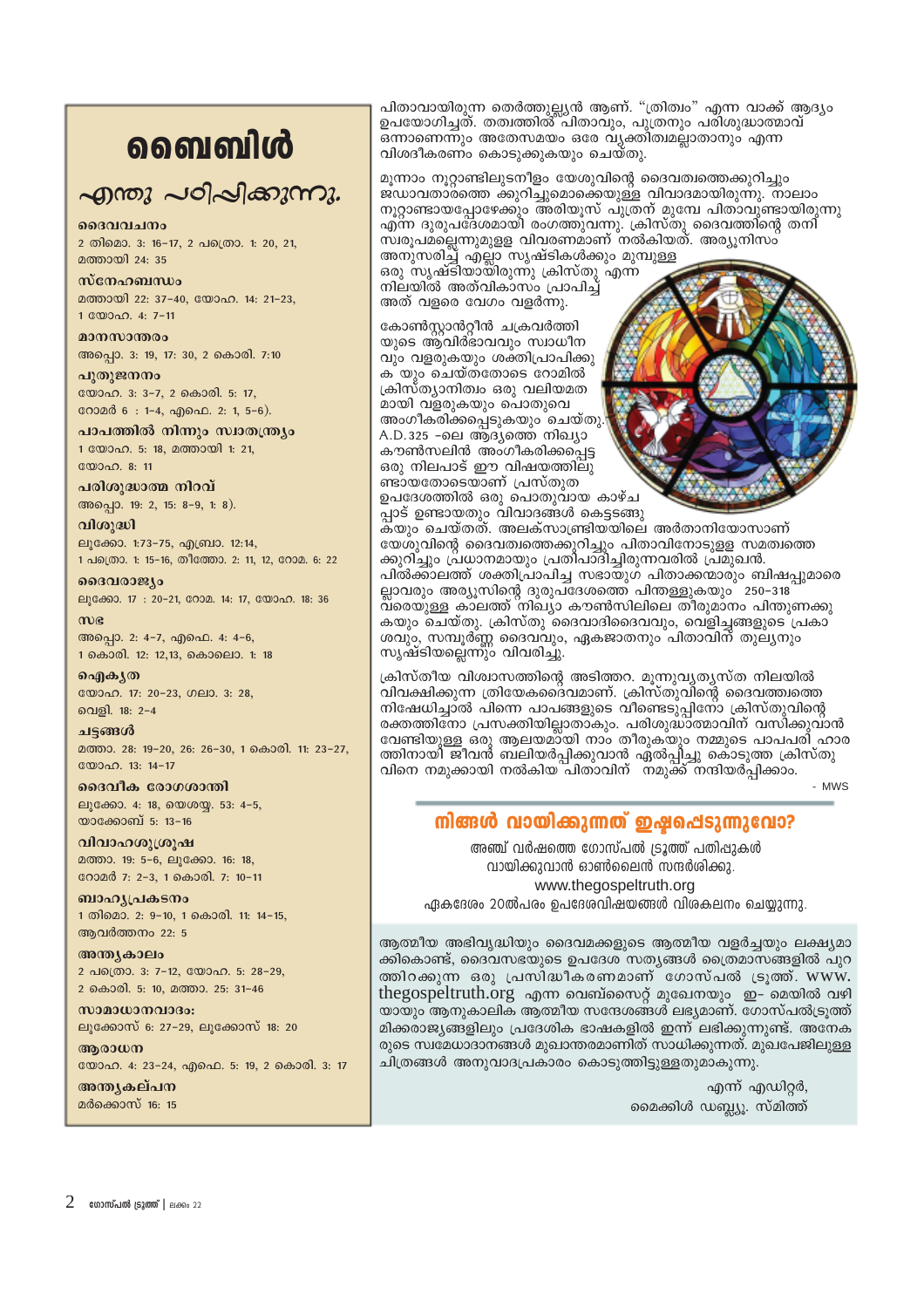# - 2 ഗാമുഭവ്രത്. 7:22

" അതുകൊണ്ട് കുർത്താവായ യഹോഭവ, നീ വലിയവൻ ആകുന്നു. றிறைவு வலு வரும் ஜா. தைக்கு முறு வெவில் வாக்கு வை ഒക്കെയും ഓർത്താൽ നീ അല്ലാതെ ഒരു ദൈവവും ഇല്ല"

# മൈക്കിൾ ഡബ്ല്യു. സ്മിത്ത്

ആവിഷ്കരിച്ചിട്ടുളളത്.

എത്രയോ ഉന്നതൻ.

ദൈവവചനത്തിലൂടെ എന്റെ വായനക്കാർ എല്ലാവരും ലളിതമായ നിലയിൽ ദൈവത്തി ന്റെ പ്രകൃതിയുടെ നിർവ്വചനം ഗ്രഹിക്കേണം എന്നാണ് എന്റെ പ്രാർത്ഥന. നമ്മുടെ ദ്വൈനംദിന ജീവിതത്തിൽ ഏകദൈവത്തിന്റെ മുന്നുവിധ വ്യത്യസ്ത വ്യക്തിത്വങ്ങളുടെ പ്രവർത്തനവും ഇടപെടലുകളും അനുഭവിച്ചറിയുന്നതു തന്നെ ഒരു അനുഗ്രഹം അത്രെ.

ദൈവത്വ ത്തെയും അതിന്റെ നിലനിൽപ്പിനെകുറിച്ചെല്ലാം വേണ്ട നിലയിൽ ഉൾക്കൊള്ളുവാനും സംഗ്രഹിക്കുവാനും നമ്മുടെ മനുഷ്യമനസ്സ് അപര്യാപ്ത മാണെന്നു വേണം കരുതുവാൻ. ത്രിത്വഉപദേശത്തെ നേരിട്ടു സമീപിക്കുമ്പോൾ അത് ബുദ്ധിപരമായി മനസ്സിലാക്കുവാൻ ശ്രമിക്കുന്നതിനു പകരം ഹൃദയംകൊണ്ട് വിശ്വസിക്കുക എന്നതാണ് കാര്യക്ഷമമായ പോംവഴി. (പേജ്. 45)

<u>എന്ന ഉദ്ദേശത്തോടുകൂടിയാണ് സ്വർഗ്ഗത്തിലെ ദൈവം തന്റെ രക്ഷാപദ്ധതി</u>

തിരുവെഴുത്തിൻ പ്രകാരമുള്ള വെളിപ്പെടുത്തലുകളുടെ അടിസ്ഥാനത്തിൽ,

എഴുതിയിരിക്കുന്നത് ശ്രദ്ധിക്കു.

ഈ വിഷയത്തെക്കുറച്ച് "ബൈബിൾ എന്തു പറയുന്നു" എന്ന് എഫ്.ജി സ്മിത്ത്

ത്രിത്വം പലർക്കും ഒരു മുഖ്യവിഷയമല്ലായിരിക്കാം. എന്നാൽ വാസ്തവത്തിൽ അതാണ് പ്രധാനപ്പെട്ടതായുളളത്. "ദൈവം ജഡത്തിൽ അവതരിച്ചത്"

... എന്നാൽ ത്രിത്വം നിഷേധിച്ചാൽ ആത്മാവിനായിരിക്കും നഷ്ടം സംഭവിക്കുക" എന്നു

പാപപങ്കിലമായ മനുഷ്യനെ ദൈവത്തിന്റെ സ്വരൂപത്തിലേക്ക് രൂപാന്തരപ്പെടുത്തുക

.<br>അവനിലല്ലോ (ദൈവം) നാം ജീവിക്കുകയും ചരിക്കുകയും ഇരിക്കുകയും ചെയ്യന്നത്. ഇങ്ങനെ നിങ്ങളുടെ കവിവരന്മാരിലും ചിലർ "നാം അവന്റെ സന്താനമല്ലോ" എന്നു പറഞ്ഞിരിക്കുന്നു.– നാം ദൈവത്തിന്റെ സന്താനം എന്നു വരികയാൽ ദൈവം മനുഷ്യന്റെ ശില്പ വിദ്യയും സങ്കല്പവും കൊണ്ട് കൊത്തിതീർത്ത പൊന്ന്, വെള്ളി, കല്ല് എന്നിവയോട്

ദൈവത്താൽ മാത്രമാണ് നമുക്ക് ജീവശ്വാസവും ശക്തിയും ബലവും

പ്രാധാന്യമർഹിക്കുന്നു. "ത്രിത്വം വിശദീകരിക്കാൻ ശ്രമിച്ചാൽ മനസ്സ് നഷ്ടമായിപ്പോകും ഒരു എഴുത്തുകാരൻ പ്രസ്താവിച്ചിട്ടുണ്ട്.

സാദൃശ്യമെന്ന് നിരൂപിക്കേണ്ടതല്ല. -അപ്പൊ. 17:28,29.

ദൈവത്വത്തെക്കുറിച്ചും ത്രിത്വത്തെക്കുറിച്ചുമുള്ള തിരുവചനവെളിപ്പെടുത്തലുകളെ കുറിച്ചുമാണ് ഞാൻ ഇത്തവണ ഈ പക്തിയിലൂടെ പ്രതിപാദിക്കുവാൻ ആഗ്രഹിക്കുന്നത്.

ദൈവത്വത്തെ കുറിച്ച് ഞാൻ തിരുവചനാടിസ്ഥാനത്തിൽ നടത്തിയ പഠനം വളരെ

നിത്യജീവനായുള്ള പ്രത്യാശയും ലഭ്യമാക്കുന്നത്. ദൈവത്തിന്റെ സന്തതിയായ മനുഷ്യൻ, വളരെ പുരോഗതി പ്രാപിച്ചു മുന്നേറിയെങ്കിലും ആരാധനയ്ക്കു യോഗൃനായ ദൈവം

ജീവനും ലഭ്യമാക്കുന്നത്. ദൈവത്താലാണ് നമുക്ക് സമാധാനവും രക്ഷയും

അനുഗ്രഹിക്കപ്പെട്ടതായിരുന്നു. ത്രിത്വം മനസ്സിലാക്കുവാൻ വളരെ പ്രയാസമുള്ളതും ധാരാളം ഉദാഹരണങ്ങൾ കൊണ്ടുപോലും പൂർണ്ണമായി തെളിയിക്കപ്പെടാൻ കഴിയാത്ത താണെങ്കിൽ പോലും മനുഷ്യവർഗ്ഗത്തെക്കുറിച്ചുള്ള ദൈവീക പദ്ധതിയിൽ ഇത് വളരെ

# www.thegospeltruth.org

ഇന്റർനെറ്റിൽ കൂടുതൽ വായിക്കാം



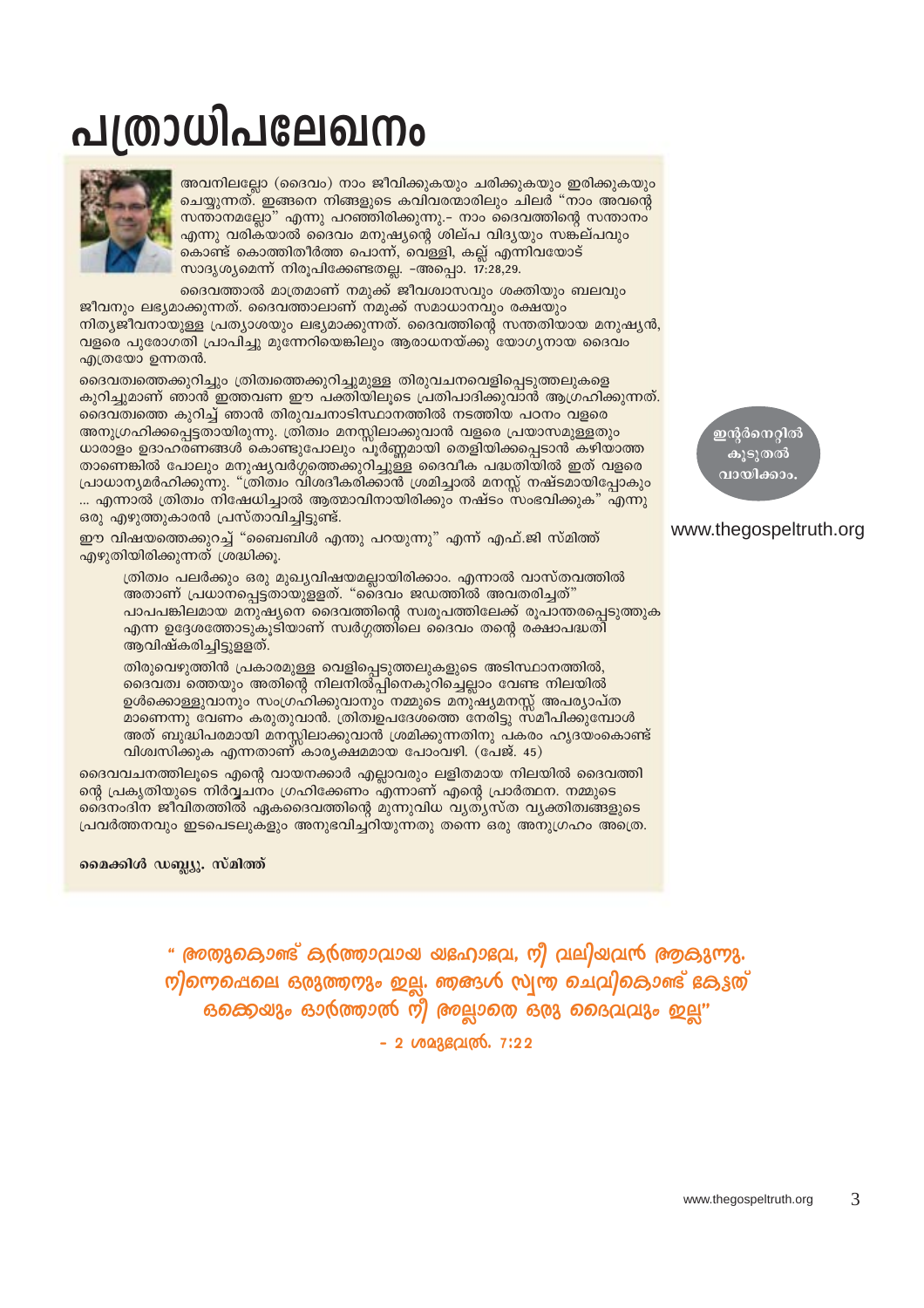

# ബൈബിൾ പഠനസഹായി

# വിഷയം : ത്രിത്വം

വായനഭാഗം: സ്വർഗ്ഗത്തിൽ സാക്ഷ്യം പറയുന്നവർ മുവർ ഉണ്ട്: പിതാവ്, വചനം (യേശുക്രിസ്തു), പരിശുദ്ധാത്മാവ് ഈ മൂന്നിന്റേയും സാക്ഷ്യം ഒന്നുതന്നെ. (1 യോഹ.5:7)

രത്നചുരുക്കം : ദൈവം ഏകൻ തന്നെ. നിത്യമായ മൂന്നിന്റേയും നിലനിൽപ്പു നിതൃതതന്നെ.– പിതാവ്, പുത്രൻ, പരിശുദ്ധാത്മാവ്. പ്രസ്തുത മൂന്ന് വ്യക്തിത്വങ്ങളും വ്യക്തിപരമായ വ്യത്യസ്തത പരസ്പരം പുലർത്തുന്നതോടൊപ്പം ഒരേ അന്തസത്തയും പ്രകൃതിയുമാണുളളത്.

നിർവ്വചനം : ത്രിത്വം എന്നവാക്ക് ഉരുവായിട്ടുള്ളത് 'ട്രൈ' എന്നും "ഐക്യത" എന്നുമുള്ള രണ്ട് വാക്കുകളിൽ നിന്നും ആണ്. മുന്ന് വിധമുള്ളതെങ്കിലും ഒന്നാണ് എന്ന അർത്ഥ വിശദീകരണമാണിതിനുള്ളത്. ദൈവശാസ്ത്രപരമായി പിതാവ്, പുത്രൻ പരിശുദ്ധാത്മാവ് എന്ന ത്രിയേക ദൈവം എന്നെന്നും നിലനിൽക്കുന്ന നിത്യദൈവം എന്നാണ്.

### T **GAA GGAN**

- A. ആവർത്തനം.6: 4 നമ്മുടെ ദൈവമായ കർത്താവ് ഏകൻ തന്നെ.  $(a\ddot{\theta} \cos \theta)$ . (മർക്കോസ്.12:29)
- B. 1 കൊരി. 8 : 4- 6 മറ്റൊരു ദൈവം ഇല്ല ഏകദൈവം എന്നത്രെ്.
- C. ഗലാതൃർ . 3: 20 ദൈവം ഒരുവൻ
- $D. 1$  തിമൊത്തി . 2: 5 ദൈവം ഏകൻ

# **II** പിന്നലും വൈം

- A. 2 പത്രോസ്. 1: 17 അവൻ പിതാവായ ദൈവത്തിൽ നിന്നും സ്വീകരിച്ചു
- B. എഫെസ്യർ .5: 20. ദൈവവും പിതാവായവന് എന്നേക്കും്സ്തോത്രം
- C. യോഹന്നാൻ. 6: 27 പുത്രനെ പിതാവായ ദൈവം മുദ്രയിട്ടിരിക്കുന്നു.
- $D.$  റോമർ. 1:7 പിതാവായ ദൈവത്തിൽ നിന്നും നമുക്ക് കൃപയും സമാധാനവും ഉണ്ടാകട്ടെ
- $E$ . 1 പത്രൊ 1:2 പിതാവായ ദൈവത്തിന്റെ മുൻ അറിവ്

# III പുത്രനാം ദൈവം

- A. യോഹന്നാൻ 20: 28 എന്റെ കർത്താവും ദൈവവുമായുള്ളോവേ
- B. എബ്രായർ 1 : 8 പുത്രനോടോ അവൻ അരുളിച്ചെയ്യുന്നത് ദൈവമേ നിന്റെ സിംഹാസ്നം എന്നെന്നേക്കുമുള്ളത്.
- C. യോഹന്നാൻ 1: 1, 14 വചനം (യേശു) ദൈവമായിരുന്നു
- D. 1 തീമൊ 3: 16 ദൈവം ജഡത്തിൽ വെളിപ്പെട്ടു
- E. ഫിലിപ്പ്യർ 2: 5-6ക്രിസ്തു യേശു ദൈവത്തിന്റെ തനിസ്വരു്പം
- F. മത്തായി 1: 23 ഇമ്മാനുവേൽ "ദൈവം<br>നമ്മോടു കൂടെ " എന്ന് യേശുവിന് പേരിടണ്ഠ
- G. യെശയ്യ 9: 6 വീരനാം ദൈവം എന്ന് പുത്രണെ വിളിച്ചിരിക്കുന്നു.
- H. കൊലൊ 2 : 9 അവനിലല്ലോ ദൈവത്തിന്റെ സർവ്വസമ്പൂർണ്ണതയും ദേഹരൂപമായി വസിക്കുന്നത്
- I. കൊലൊ 1: 15, 16 ക്രിസ്തു ദൈവത്തിന്റെ പ്രതിമ. സർവ്വവും അവൻ മുഖാന്തരം സൃഷ്ടിക്കപ്പെട്ടു

### $IV<sub>el</sub>$ രാദ്ധാത്മാവ

- A. ഉല്പത്തി 1: 1,2 പരിശുദ്ധാത്മാവ് സൃഷ്ടാവ്
- B. അപ്പൊ. 5:3,4 പരിശുദ്ധാത്മാവിന് നേരേ വ്യാജ്ച് പറഞ്ഞത്ദൈവത്തിന് നേരെയുള്ളതായി
- $C. 1$  കൊരി.  $3: 16$  ദൈവാത്മാവ് ദൈവാലയ ത്തിൽ വസിക്കുന്നു
- $D.$  റോമർ 8 : 14 ദൈവത്തിന്റെ മക്കൾ ദൈവാത്മാവിനാലുള്ളവർ

# ിത്യം വെളിപ്പെട്ടു

- A. മത്തായി 3 : 16, 17 ക്രിസ്തുവിന്റെ സ്നാന സന്ദർഭത്തിൽ പിതാവും, പുത്രനും പരിശുദ്ധാ ത്മാവും ഒരുമിച്ചു വെളിപ്പെട്ടു
- B. മത്തായി 28 :19 പിതാവിന്റേയും പുത്രന്റെ യും പരിശുദ്ധാത്മാവിന്റെയ്ും നാമത്തിൽ സ്നാനപ്പെടുത്തുവാൻ കല്പിച്ചു
- C. ലൂക്കോസ് 1 : 30 -35 ക്രിസ്തുവിലുള്ള മുന്നുവിധ ദൈവീകവ്യക്തിത്വങ്ങൾ
- D. അപ്പൊ 7: 54 -56 സ്തേഫാനോസ് പരിശുദ്ധാത്മാവ് നിറഞ്ഞവനായി പിതാവിന്റെ വലത്തുഭാഗത്ത് യേശു നിൽക്കുന്നതായി കണ്ടു.
- E. യോഹന്നാൻ 14 : 26 ദൈവത്തിന്റെ മൂന്നുവിധ പ്രദർശനങ്ങൾ (യോഹ്.15:26)
- F. 1 കൊരി 12 : 4-6 കർത്താവിന്റെയും ദൈവത്തിന്റെയും ഒരേ ആത്മാവ്
- G. 2 കൊരി 13 :14 ദൈവത്തിന്റെ മൂന്ന് വൃത്യസ്ത പ്രകൃതങ്ങൾ സൂചിപ്പിക്കുന്നു
- H. എഫെസ്യർ 4 : 4-6, ഏക ആത്മാവും, പുത്രനും, പിതാവും

# $VI$  [col

- A. ഉല്പത്തി 1:26-27 ത്രിയേക ദൈവത്തിന്റെ സ്വരൂപത്തിൽ മനുഷ്യൻ സൃഷ്ടിക്കപ്പെട്ടു
- B. 1 യോഹന്നാൻ 5 : 7 പിതാവും വചനവും (യേശു) പരിശുദ്ധാത്മാവും ഒന്നാകുന്നു
- C. യോഹന്നാൻ 10: 30, 17:11,22 യേശുവും പിതാവും ഒന്നാകുന്നു
- D. യോഹന്നാൻ 10 : 38 പിതാവ് പുത്രനിലും പുത്രൻ പിതാവിലും
- E. യോഹന്നാൻ 12 : 44 പുത്രനെ വിശ്വസി ക്കുന്നത് പിതാവിനെ വിശ്വസിക്കുന്നത് പോലെയത്രേ
- F. യോഹന്നാൻ 14 : 8–11 ക്രിസ്തുവിനെ കണ്ടവൻ പിതാവിനെ കണ്ടവൻ ആകുന്നു

# ഉപസംഹാരം

അതിന് യേശു എല്ലാറ്റിനും മുഖ്യ കല്പനയോ<br>യിസ്രായേലേ, കേൾക്ക, നമ്മുടെ ദൈവമായ കർത്താവ് ഏക കർത്താവ് – മർക്കോസ്. 12 : 29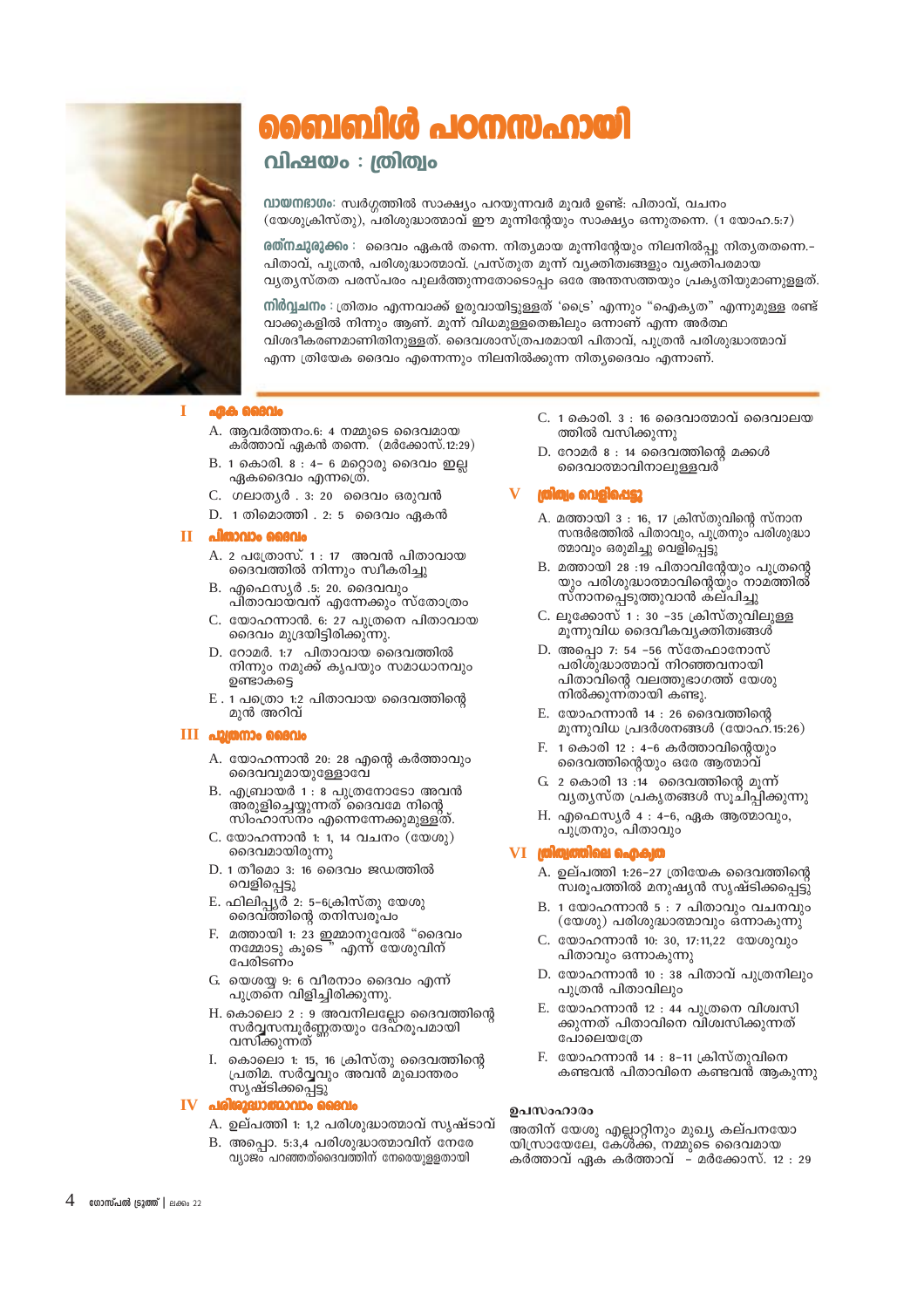ക്കുകയും ചെയ്യുന്നു. ത്രിത്വത്തിന്റെ ആശയം ഏറെക്കുറെ നിഗൂഢമായ ഒരു തത്വവും പൂർണ്ണമായി വിശകലനം ചെയ്തു മനസ്സിലാക്കു വാൻ കഴിയാത്തതുമാണ്. ദൈവം, മനുഷ്യനെക്കാൾ അനന്തമായി വാഴുന്നവനാകയാൽ ബുദ്ധികൊണ്ട് മാത്രം ദൈവത്തിന്റെ സമ്പൂർണ്ണതയും ആഴവും

പരിരാദ്ധാത്മാവ് രിക്കുന്ന ആശയം നിലനില്ക്കു ഏകദൈവം തുല്യരായി നിലനില്ക്കു ന്നവരും, നിതൃത് ശക്തി സമത്വം എന്നിവയുള്ളവരും ലക്ഷ്യം കാലം സ്വഭാവം എന്നിവയിൽ ഒരാത്മാവും മനസ്സുകൊണ്ടും പ്രവർത്തിയിലും വ്യക്തിത്വത്തിലും മൂന്നായി നിലനില്

**COSTAGE** ilago a<sub>e</sub>ogu ത്രിത്വം എന്ന പദം ബൈബിളിൽ കാണുന്നില്ലെ ങ്കിലും അതിനെ പ്രതിനിധീക് ന്നുണ്ട്. മൂന്ന് വൃക്തികൾ അടങ്ങുന്ന

അളക്കുവാൻ കഴിയുന്നതു മല്ല. അതേസമയം രക്ഷയുടെയും ആത്മാവിന്റെ സംരക്ഷണത്തിലും ത്രിയേകദൈവത്തിൽ

ആശ്രയിക്കുന്ന തുപോലെ ഈ വിഷയത്തിലും ബൈബിൾ സത്യങ്ങളുടെ യാഥാർ ത്ഥ്യം നാം മനസ്സിലാക്കണം.

# മൈ**പ്രെകൻ ആകുന്നു.**

യേശുവിനോട് മുഖ്യകല്പന ഏത് എന്നു ചോദിച്ചപ്പോൾ, "യിസ്രായേലേ കേൾക്ക; നമ്മുടെ ദൈവമായ കർത്താവ് ഏക കർത്താവ് ആകുന്നു എന്ന് മറുപടി പറഞ്ഞു  $(a\ddot{\theta}$ ക്കാസ് 12:29). അക്ഷരീകമായി "യഹോവയായ നമ്മുടെ ദൈവം ഏക യഹോവ ആകുന്നു". മറ്റ് ജാതികൾ അന്യദൈവങ്ങളെ ആരാധിച്ചപ്പോൾ യഹൂദ ന്മാരുടെ ദൈവം ഏകൻ ആയിരുന്നു. ആവർത്തന പുസ്തകം 6:4ൽ നിന്ന് ഉദ്ധരിച്ചാണ് ഈ സത്യം യേശു, വീണ്ടും വൃക്തമാക്കുന്നത്. പഴയ നിയമത്തിലെ ഏകനായ അതേ ദൈവമാണ് പുതിയ നിയമത്തിലും ഉള്ളത്. ബൈബിളിന്റെ അടിസ്ഥാന സത്യം ദൈവശാസ്ത്രപരമായി ഏക സത്യദൈവത്തെ ഒരിക്കലും മുന്ന് ദൈവങ്ങളായോ ത്രിമൂർത്തികളായോ മാറ്റുന്നില്ല. 1 കൊരിന്ത്യർ 8:4ൽ പൗലൊസ്, വൃക്തമാക്കുന്നത് "ഏക ദൈവം അല്ലാതെ ദൈവമില്ല" എന്നാണ്. ഗലാതൃർ 3:20ലും ഈ സത്യം വീണ്ടും ഉറപ്പിച്ചിരിക്കുന്നു. "ദൈവം ഒരുവൻ മാത്രം", "ദൈവം ഒരുവനല്ലോ"എന്ന് 1 തിമൊഥെയൊസ് 2:5 ലും പറയുന്നു. ദൈവം ഒരുവൻ മാത്രം.

# ദൈവം ത്രിയേകനാണ്

ഏകദൈവം എന്നത് ത്രിയേക

ദൈവവും ആകുന്നു. "സാക്ഷ്യം

ദൈവമാണ്. അത് പിതാവായ ദൈവവും,

പുത്രനായ ദൈവവും, പരിശുദ്ധാത്മാവായ

പറയുന്നവർ മുവർ ഉണ്ട്; പിതാവ്, പുത്രൻ

# **LOIGOG**  $\bigcirc$   $\bigcirc$   $\bigcirc$   $\bigcirc$

നിത്യനും, സർവ്വശക്തനും, മാറ്റമില്ലാത്തവനും, നിത്യശക്തനും അഖിലാണ്ഡത്തിന്റെ സൃഷ്ടാവുമായ ജീവിക്കുന്ന ഒരു ദൈവം മാത്രമേ ഉള്ളു എന്ന് ബൈബിൾ വ്യക്തമായി പഠിചിക്കുന്നു. അതുപോലെ പിതാവ് ദൈവമാണ് യേശുക്രിസ്തു

പൂത്രൻ

GRASIM

അല്ല

ൈക

ദൈവമാണ്, പരിശുദ്ധുത്മാവും ദൈവമാണ്. ത്രിയേക ദൈവത്തിന്റെ പരസ്പര ബന്ധത്തിന്റെ ദൈവശാസ്ത്ര

നിർവ്വചനമാണ് ത്രിത്വം എന്നത്.

പിതാവ്

**MOISSIM**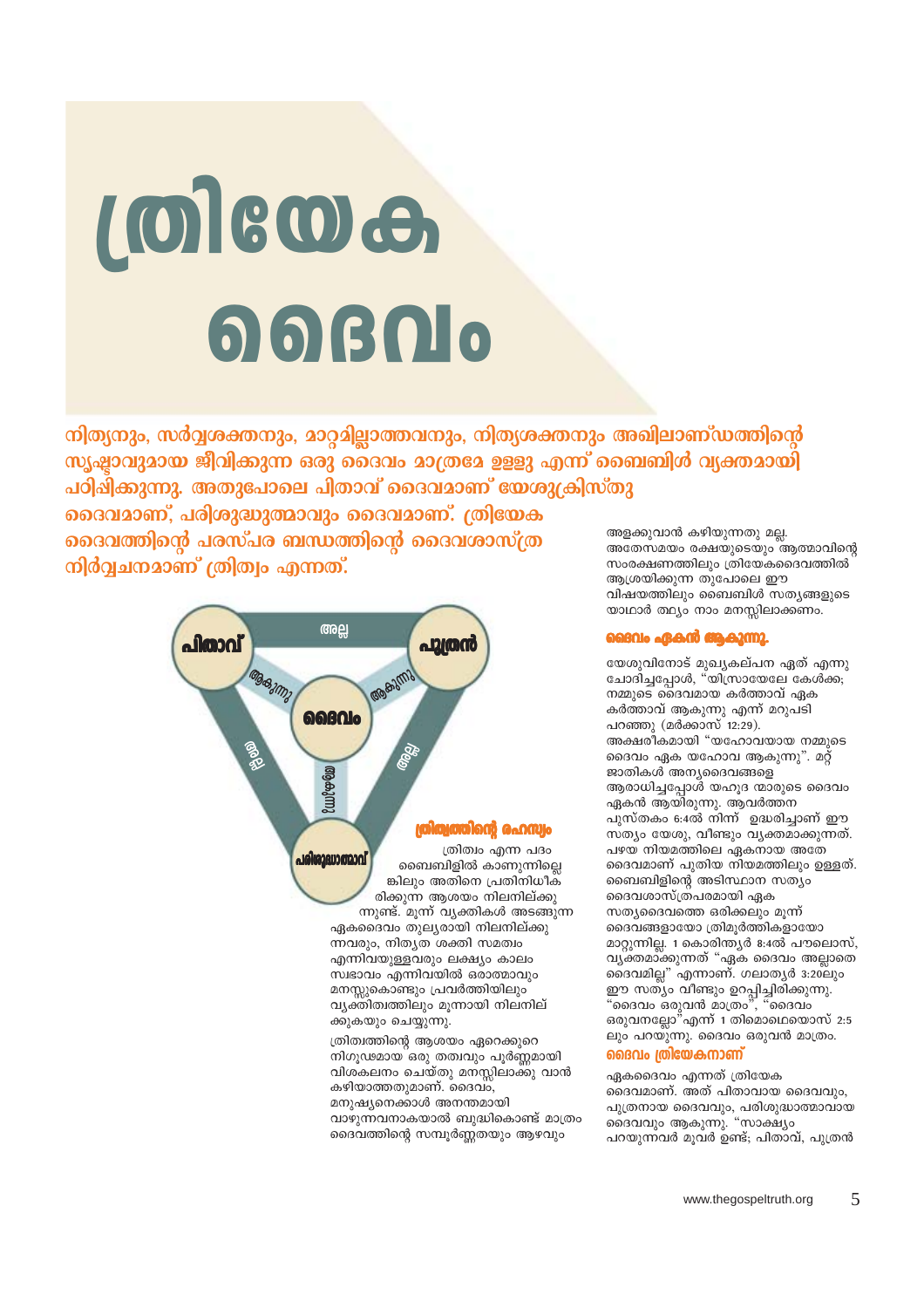പുതിയ നിയമത്തിലും പഴയ നിയമത്തിലും പലതവണ യേശുക്രിസ്തുവിനെ ദൈവമായി പറഞ്ഞിട്ടുണ്ട്. പലരും ക്രിസ്തുവിന്റെ ദൈവീകത്വത്തെ നിഷേധിക്കുകയോ അഥവാ പിതാവ് എന്ന് പഠിപ്പിക്കുകയോ ചെയ്യുമ്പോൾ വചനം പറയുന്നത് പുത്രൻ, ദൈവീക സത്തയിൽ വ്യത്യസ്ഥനാണ് എന്നത്രേ. യെശയാവിന്റെ പ്രവചനത്തിൽ രേഖപ്പെടു ത്തിയിരിക്കുന്നത് "നമുക്ക് ഒരു ശിശു ജനിച്ചിരിക്കുന്നു; നമുക്കു ഒരു മകൻ നല്ക്പ്പെട്ടിരിക്കുന്നു; ആധിപത്യം അവന്റെ തോളിൽ ഇരിക്കും, അവന് അത്ഭുതം, മന്ത്രി, വീരനാം ദൈവം, നിതൃപിതാവ് സമാധാന പ്രഭു എന്ന് പേർ വിളിക്കപ്പെടും'" (യെശയ്യാവ്  $9:6$ ) ദൈവത്തിന്റെ ദൂതൻ യോസേഫിന് പ്രത്യക്ഷനായി

# പുത്രനായ ദൈവം

അനേകം വാകൃങ്ങളിൽ പിതാവായ ദൈവത്തെക്കുറിച്ച് പരാമർശിച്ചിട്ടുണ്ട്. യോഹന്നാൻ 6:27ൽ പിതാവായ ദൈവ ത്തെക്കുറിച്ച് യേശു, പറഞ്ഞിരിക്കുന്നു. പൗലൊസ്, റോമർക്കു എഴുതിയ ലേഖനത്തിൽ "നമ്മുടെ പിതാവായ ദൈവത്തിങ്കിൽ നിന്നും നമ്മുടെ കർത്താവായ യേശുക്രിസ്തു വിങ്കൽ നിന്നും നിങ്ങൾക്കു കൃപയും സമാധാ നവും ഉണ്ടാകട്ടെ" എന്നു പറഞ്ഞിരിക്കുന്നു. 2 പത്രോസ് 1:17ൽ ഇവൻ എന്റെ പ്രിയപുത്രൻ, ഇവങ്കൽ ഞാൻ പ്രസാദിച്ചിരിക്കുന്നു" എന്നുള്ള ശബ്ദം അതിശ്രേഷ്ഠ തേജസ്സിൽ നിന്നും വന്ന്പോൾ പിതാവായ ദൈവത്താൽ അവനു മാനവും തേജസ്സും ലഭിച്ചു എന്ന് പത്രോസും, രേഖപ്പെടുത്തിയിരിക്കുന്നു. കൂടാതെ "പിതാവായ ദൈവത്തിന്റെ മുന്നറിവിനു ഒത്തവണ്ണം" എന്നും അവൻ രേഖപ്പെടുത്തിയിരിക്കുന്നു (1 പത്രോസ് 1:2). യേശുവും അപ്പൊസ്തലന്മാരും പറഞ്ഞ പിതാവായ ദൈവം വ്യക്തമായ ഒരു ദൈവീക വ്യക്തിത്വമാണ്.

## പിതാവായ ദൈവം

(word) അത്മാവ്. ഈ മുന്നിൻെയും സാക്ഷ്യം ഒന്നുതന്നെ. (1 യോഹ ന്നാൻ 5:7 – K.J.V). ഈ വചനം ദൈവീക ത്രിത്വത്തെയും ഏകത്വത്തെയും വളരെ കൃത്യമായി വ്യക്തമാക്കുന്നു. ത്രിത്വത്തിലെ ഓരോ വൃക്തിയും ദൈവമായി തിരുവചനത്തിൽ സൂചിപ്പിച്ചിരിക്കുന്നു. എന്നാൽ അവർ മുന്ന് ദൈവങ്ങൾ അല്ല. അതേസമയം ത്രിത്വത്തിലെ ഓരോ വൃക്തിയും വൃതൃസ്തരായി പിതാവ്, പുത്രൻ, പരിശുദ്ധാത്മാവ് എന്നിങ്ങനെ ബൈബിളിൽ രേഖപ്പെടുത്തിയിരിക്കുന്നു.

"നിന്റെ ഭാര്യയായ മറിയയെ ചേർത്തുകൊള്ളുവാൻ ശങ്കിക്കേണ്ട എന്നും. അവൾ പ്രസവിക്കുന്ന മകനു ദൈവം

നമ്മോടുകൂടെ എന്ന അർത്ഥ മുള്ള ഇമ്മാനുവേൽ എന്നു പേർ വിളി ക്കണം" എന്നും പറഞ്ഞു. (മത്തായി 1:23). വളരെ മനോഹരമായി യോഹന്നാൻ 1:1, 14 എന്നീ വാകൃങ്ങളിൽ "ആദിയിൽ വചനം ഉണ്ടായിരുന്നു വചനം (യേശു) ദൈവത്തോടുകൂടെ ആയിരുന്നു; വചനം ദൈവം ആയിരുന്നു, അവൻ ദൈവത്തോടുകൂടെ ആയിരുന്നു. വചനം (യേശു) ജഡമായിത്തീർന്നു. കൃപയും സത്യവും നിറഞ്ഞവ നായി നമ്മുടെ ഇടയിൽ പാർത്തു. ഞങ്ങൾ അവന്റെ തേജ്സ്റ്റ് പിതാവിൽ നിന്ന് ഏകജാതനായവന്റെ തേജസ്സായി കണ്ടു എന്ന് പറഞ്ഞിരിക്കുന്നു. അവന്മ് പൂർവ്വ നിത്യത മുതൽ ഉണ്ടായിരുന്നു. "ദൈവമേ നിന്റെ സിംഹാസനം എന്നും എന്നേയ്ക്കു മുള്ളത്; നിന്റെ രാജത്വത്തിന്റെ ചെങ്കോൽ നേരുള്ള ചെങ്കോൽ" എന്ന് പുത്രനോടും പറഞ്ഞിരിക്കുന്നു (എബ്രായർ 1:8) അവൻ സർവ്വത്തിനും മീതെ ദൈവമായി പിതാവിൽ നിന്ന് അയയ്ക്കപ്പെട്ടവൻ ആകുന്നു (റോമർ 9:5) അവൻ ജഡത്തിൽ വെളിപ്പെട്ടു; ആത്മാവിൽ നീതീകരിക്കപ്പെട്ടു; ഭൂതന്മാർക്കു പ്രത്യക്ഷനായി; ജാതികളുടെ ഇടയിൽ പ്രസംഗിക്കപ്പെട്ടു; ലോകത്തിൽ വിശ്വസിക്കപ്പെട്ടു; തേജസ്സിൽ എടുക്കപ്പെട്ടു എന്നിങ്ങനെ ദൈവശക്തിയുടെ മർമ്മം സമ്മതമാംവണ്ണം വലിയതാകുന്നു (1 തിമൊഥെയോസ്  $3:\overline{16}$ ) ക്രുശീകരണത്തിനുശേഷം ഉയർത്തെഴുന്നേറ്റ .<br>യേശുവിനെ കണ്ട<sup>്</sup>"എന്റെ കർത്താവും എന്റെ ദൈവവുമായുള്ളോവേ" എന്ന് തോമസ്സും പറഞ്ഞു (യോഹന്നാൻ 20:28) യേശു, ദൈവ രുപത്തിൽ ഇരിക്കേ ദൈവത്തോട് സമത്വവും (ഫിലിപ്പിയർ 2:5–6) ദൈവത്തിന്റെ സമ്പൂർണ്ണത അവനിൽ ദേഹരൂപമായി വസിക്കുന്നു (കൊലോസ്കൂർ 2:9) എന്നു പ്രസ്താവിച്ചിരി ക്കുന്നതിനാൽ സംശയത്തിന് ഇടമില്ലാതെ യേശു, ദൈവം എന്നു തെളിയിക്കുവാൻ ധാരാളം തെളിവുകൾ ബൈബിളിൽ ഉണ്ട്.

# പരിശുദ്ധാത്മാവായ ദൈവം

ത്രിത്വത്തിലെ മൂന്നാമത്തെ വ്യക്തി പരിശുദ്ധാത്മാവാണ്. ആരംഭം മുതൽ തന്നെ പരിശുദ്ധാത്മാവ് സൃഷ്ടാവായി ഉണ്ടായിരുന്നു. "ആദിയിൽ ദൈവം ആ്കാശവും ഭൂമിയും സൃഷ്ടിച്ചു..... ദൈവത്തിന്റെ ആത്മാവ്

"പിതാവും പുത്രനും പരിരുദ്ധാത്മാവുമായ 2201020 ഏകദൈവമായ സംയോജിച്ചിരി ക്കുന്നു. അതു ദൈവത്തിലെ വിവിധ ഭാഗങ്ങൾക്കുള്ള പേരുകൾ അല്ല, അവർ ഏക ദൈവമാണ്. $"$ 

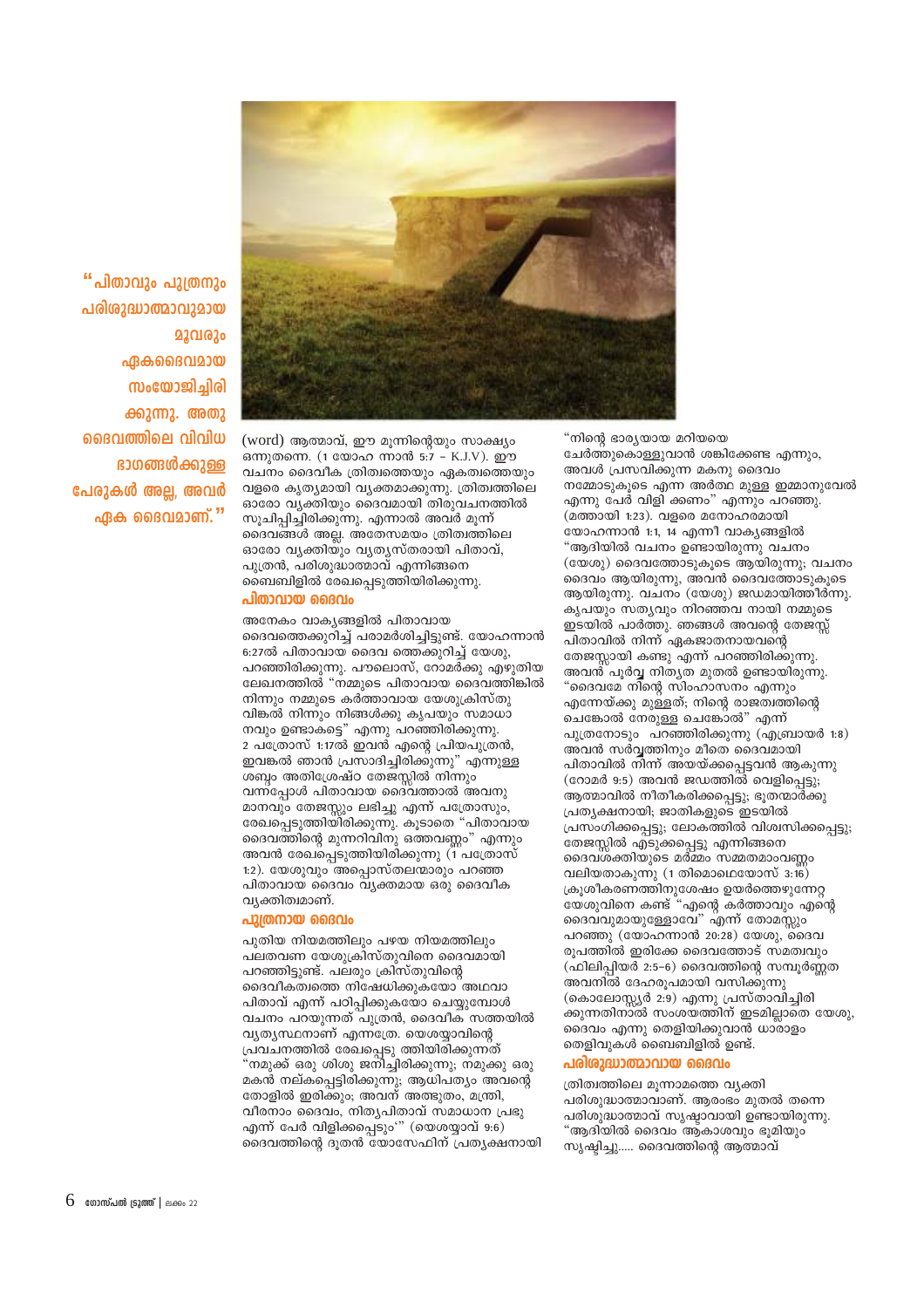നിറഞ്ഞവനായി സ്വർഗ്ഗത്തിലേക്ക് നോക്കി ദൈവമഹത്വവും ദൈവത്തിന്റെ (പിതാവ്) വലതുഭാഗത്തു യേശു, നിൽക്കുന്നതും കണ്ടു എന്നാണ്. വിവിധ കൃപാവരങ്ങളെക്കുറിച്ച് ബൈബിൾ പറയുമ്പോൾ, എല്ലാവരിലും എല്ലാം പ്രവർത്തിക്കുന്ന ആത്മാവ് ഒന്ന്, കര്ത്താവ് ഒരുവ്ൻ, ദൈവം ഒരുവൻ എന്ന് രേഖപ്പെടുത്തിയിരി ക്കുന്നു. (1 കൊരിന്ത്യർ 12: 4-6). എഫേസ്യർ 4:4-6 പഠിപ്പിക്കുന്നത് ആത്മാവ് ഒന്ന്, കർത്താവ് ഒരുവൻ, ദൈവവും പിതാവുമായവൻ ഒരുവൻ എന്നാണ്. മൂന്ന് വ്യക്തിത്വങ്ങൾ ഉൾക്കൊള്ളുന്ന ക്രിയേക ദൈവം വിശുദ്ധരേഖകളിൽ വെളിപ്പെടുത്തിയിരിക്കുന്നു.

ദൈവം വെളിപ്പെട്ടതിനെക്കുറിച്ച് അപ്പൊപ്രവർത്തികൾ

# ത്രിത്വത്തിലെ ഏകത്വം

ദൈവം ഒന്നായിരിക്കുമ്പോൾ ത്രിത്വം മുന്നു വ്യക്തികൾ ആകുന്നു. ഇവരിൽ ആരെങ്കിലും ഒരാൾ ഇല്ലാതെ വന്നാൽ പിന്നെ ദൈവം ഇല്ല. അ്വരെ വേർപിരിക്കുവാൻ കഴിയാത്തതു ഒരു ദൈവീക രഹസ്യവും വിരോധാഭാസവുമാണ്. ത്രിത്വത്തിലെ ഏകത്വം ഉൽപ്പത്തി 1:26 ൽ രേഖപ്പെടുത്തിയിരിക്കുന്നത്. "അനന്തരം ദൈവം: നാം നമ്മുടെ സ്വരുപത്തിലും നമ്മുടെ സാദൃശ്യപ്രകാരം മനുഷ്യനെ ഉണ്ടാക്കുക." ഇവിടെ നാം, നമ്മുടെ എന്നീ വാക്കുകൾ ബഹുവചനരുപം ആയതിനാൽ അതു പിതാവും പുത്രനും പരിശുദ്ധാത്മാവും ആകുന്നു എന്ന് മനസ്സിലാക്കാം. ഉല്പത്തി 1: 27 ൽ ദൈവം തന്റെ സ്വരൂപത്തിൽ മനുഷ്യനെ സൃഷ്ടിച്ചു; ദൈവത്തിന്റെ സ്വരൂപത്തിൽ അവനെ സൃഷ്ടിച്ചു; ആണും പെണ്ണുമായി അവനെ സൃഷ്ടിച്ചു എന്നു പറയുന്ന വാകൃത്തിൽ ദൈവത്തെ ഏകവചനത്തിലും കാണുന്നു. പിതാവിൽ താൻ അടങ്ങിയിരിക്കുന്നതും ഒന്നായിരിക്കുന്നതും യേശു പല സന്ദർഭങ്ങളിൽ പറഞ്ഞിട്ടുണ്ട്. " ഞാനും പിതാവും ഒന്നാകുന്നു" (യോഹന്നാൻ 10 : 30). " പിതാവ് എന്നിലും ഞാൻ പിതാവിലും" (യോഹന്നാൻ 10:38). ശിഷ്യന്മാർ ഒന്നായിത്തീരുവാൻ യേശു എന്നിലും ഞാൻ നിന്നിലും ആകുന്നതു പോലെ" (യോഹന്നാൻ 17 :11, 22 ) എന്നാണ് പ്രാർത്ഥിച്ചതു. യോഹന്നാൻ 12 :44 യേശു, പറഞ്ഞു എന്നിൽ വിശ്വസിക്കുന്നവൻ എന്നിലില്ല എന്നെ അയച്ചവനിൽ (പിതാവ്) വിശ്വസിക്കുന്നു. എന്നെ കാണുന്നവൻ എന്നെ അയച്ചവനെ (പിതാവ്) കാണുന്നു എന്നും വായിക്കുന്നു. ഫിലിപ്പോസ്, യേശുവിനോട്

(യോഹന്നാൻ 14:8-11).

പ്രാർത്ഥിച്ചപ്പോൾ "അവർ നമ്മെപോലെ<br>ഒന്നാകേണ്ടതിന് " പിതാവേ, നീ കർത്താവെ പിതാവിനെ ഞങ്ങൾക്കു കാണിച്ചു തരണം ; എന്നാൽ ഞങ്ങൾക്കു മതി് എന്നു പറഞ്ഞു. യേശു അവനോട് പറഞ്ഞത്: "എന്നെ കണ്ടവൻ പിതാവിനെ കണ്ടിരിക്കുന്നു; പിന്നെ പിതാവിനെ ഞങ്ങൾക്കു കാണിച്ചു തരണം എന്നു നീ പറയുന്നതു എങ്ങനെ ? ഞാൻ പിതാവിലും പിതാവ് എന്നിലും ആകുന്നു എന്നു നീ വിശ്വസിക്കുന്നില്ലയോ ?

"ദൈവം ഒന്നായിരി ക്കുമ്പോൾ ത്രിത്വം <u>മൂന്നു വ്വക്തികൾ</u> ആകുന്നു. അവരിൽ ആരെങ്കിലും ഒരാൾ ഇല്ലാതെ വന്നാൽ പിന്നെ ദൈവം 

# സ്തെഫാനോസിനെ കല്ലെറിയുമ്പോൾ വെളിപ്പെട്ടു. സ്തെഫാനോസിനെ കല്ലെറിഞ്ഞു കൊല്ലുമ്പോൾ

7: 54-56 ൽ പറയുന്നത് അവൻ പരിശുദ്ധാത്മാവ് പരിശുദ്ധാത്മാവിനോട് വ്യാജം കാണിപ്പാനും, നിലത്തിന്റെ വിലയിൽ കുറെ എടുത്തു വയ്പാനും, സാത്താൻ നിന്റെ ഹൃദയത്തെ കൈവശമാക്കിയത് എന്ത്? ...... മനുഷ്യരോടല്ല ദൈവത്തോടത്രേ നീ വ്യാജം കാണിച്ചത്. പരിശുദ്ധാവിനോടുള്ള വ്യാജം ദൈവത്തോടത്രേ. പരിശുദ്ധാത്മാവ് ദൈവം എന്നു തെളിയിക്കുന്ന മറ്റൊരു വാക്യം 1 കൊരിന്ത്യർ 3:16 ആണ്. "നിങ്ങൾ ദൈവത്തിന്റെ മന്ദിരം എന്നും ദൈവത്തിന്റെ ആത്മാവ് നിങ്ങളിൽ വസിക്കുന്നു

നിലയിൽ പ്രത്യേകമായ വരങ്ങളും അവകാശ ങ്ങളും വിശുദ്ധന്മാർക്കു നൽകുന്നു. (അപ്പോ. പ്രവർത്തികൾ 13:2). "ആത്മാവ് നടത്തുന്നവർ ഏവരും ദൈവത്തിന്റെ മക്കൾ ആകുന്നു". എന്നു റോമർ 8:14 ൽ പറയുമ്പോൾ പരിശുദ്ധാത്മാവിന്റെ ദൈവീകത്വം വീണ്ടും തെളിയിക്കപ്പെടുന്നു. ഒന്നായിരിക്കുന്ന മുവർ പിതാവും, പുത്രനും, പരിശുദ്ധാത്മാവും ആയ മുന്ന് വൃക്തികൾ ഐകൃതയോടെ ഏകദൈവമായി വാഴുന്നു. അവർ ദൈവത്തിന്റെ വിവിധ ഭാഗങ്ങൾക്കുള്ള നാമങ്ങൾ അല്ല, അവർ ഏകദൈവമാണ്. അവരുടെ സ്ഥ്തന്ത്രമായ വ്യക്തിത്വങ്ങളെ വിവിധ വചനഭാഗങ്ങൾ തെളിയിക്കുന്നുണ്ട്. ലൂക്കോസ് 1:30–35 ൽ രേഖപ്പെടുത്തിയിരിക്കുന്നതനുസരിച്ച് ദൂതൻ മറിയക്കു പ്രത്യക്ഷനായി പറയുന്ന സന്ദേശത്തിൽ ത്രിത്വത്തിന്റെ സവിശേഷത വ്യക്തമാക്കുന്നുണ്ട്. പിതാവായ ദൈവത്തിന്റെ നിഴൽ മറിയയുടെ മേൽ വന്ന് പരിശുദ്ധാത്മാവിനാൽ അവൾ ഗർഭസ്ഥയായി. ദൈവം ദാവീദിന്റെ സിംഹാസനം അവനു കൊടുക്കും എന്നും അതിന് അവസാനം ഉണ്ടാകുകയില്ല എന്നും പ്രവചിക്കപ്പെട്ടിരുന്നു.

വെള്ളത്തിന്മീതെ പരിവർത്തിച്ചുകൊണ്ടിരുന്നു" (ഉല്പത്തി 1:1-3). അപ്പൊ. പ്രവർത്തികൾ 5:3-4ൽ

വെളിപ്പെടുത്തിയിരിക്കുന്നു." അനന്യാസേ,

പരിശുദ്ധാത്മാവിനെ ദൈവമായി

എന്നും നിങ്ങൾ അറിയുന്നില്ലയോ?

ദൈവാലയത്തിൽ അഥവാ ദൈവത്തിന്റെ

ഭൗമിക ദൈവാലയമാകുന്ന ശരീരത്തിൽ വസിക്കുന്നതു. പരിശുദ്ധാത്മാവ്, ദൈവം എന്ന

വാസസ്ഥലത്തിൽ ദൈവം അല്ലാതെ ആരാണ്

വസിക്കുക? പരിശുദ്ധാത്മാവാകുന്ന ദൈവമാണ്

# യേശുവിന്റെ സ്നാനത്തിങ്കൽ വെളിപ്പെട്ടു

മത്തായി 3:16 -17 ൽ യേശുവിന്റെ സ്നാനം വിവരിക്കുമ്പോൾ ദൈവത്തിലെ ഈ മുന്നു വ്യക്തിത്വങ്ങളുടെ സാന്നിദ്ധ്യം അവിടെ കാണുന്നുണ്ട്. പരിശുദ്ധാത്മാവ് പ്രാവ് എന്ന പോലെ യേശുവിന്റെ മേൽ ഇറങ്ങുകയും പിതാവിന്റെ ശബ്ദം സ്വർഗ്ഗത്തിൽ നിന്നു കേൾക്കുകയും ചെയ്തു. വൃക്തമായും അവർ വൃതൃസ്ഥരായ വൃക്തികൾ ആയിരിക്കുന്നതിനാൽ പിതാവും പുത്രനും പരിശുദ്ധാത്മാവും ഒന്നാകുന്നു എന്ന് പഠിപ്പിക്കുന്നതും തെറ്റാണ്. "പിതാവിന്റെയും പുത്രന്റെയും പരിശുദ്ധാത്മാവിന്റെയും നാമത്തിൽ സ്നാനം കഴിപ്പിക്കണം" എന്ന് യേശു, ശിഷ്യന്മാരെ പഠിപ്പിച്ചു. (മത്തായി 28:19). ഇതു ദൈവത്തിലെ എല്ലാ വ്യക്തിത്വങ്ങളും ഉൾക്കൊള്ളുന്നു. പരിശുദ്ധാത്മാവിന്റെ ആഗമനത്തെക്കുറിച്ച് യേശു പറയുമ്പോൾ ത്രിത്വത്തിലെ ഈ മുന്ന് വ്യക്തിത്വങ്ങളും വ്യത്യസ്തരായി പറഞ്ഞിരിക്കുന്നു. പിതാവ്, എന്റെ (യേശു) നാമത്തിൽ അയയ്ക്കുവാനുള്ള പരിശുദ്ധാത്മാവ് എന്ന കാര്യസ്ഥൻ നിങ്ങൾക്കു സകലവും ഉപദേശിച്ചു തരികയും ഞാൻ നിങ്ങളോട് പറഞ്ഞതൊക്കെയും ഓർമ്മപ്പെടുത്തുകയും ചെയ്യും (യോഹന്നാർ 14:26).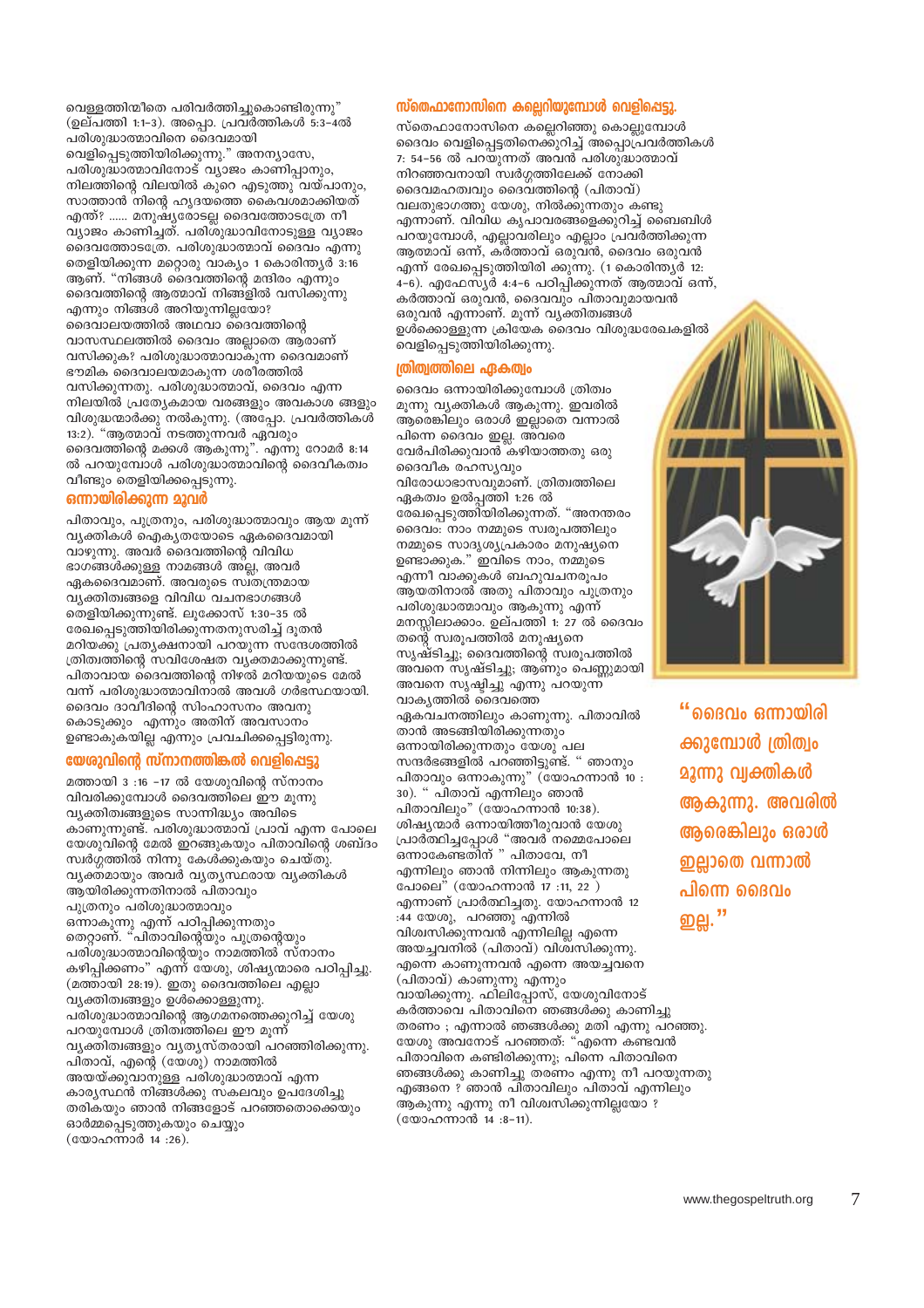## ൻ വക്തമായ പെദേ

ചില കാര്യങ്ങൾ മനസ്സിലാക്കുവാൻ പ്രയാസമാണെങ്കിലും ദൈവത്തെയും ത്രിത്വത്തെയും വളരെ വ്യക്തമായി ദൈവവചനത്തിൽ അവതരിപ്പിച്ചിരിക്കുന്നു. തിരുവചനത്തിൽ അവ്യക്തതയുള്ള കാര്യങ്ങൾ താരതമ്യേന പ്രാധാന്യം ഇല്ലാത്തതും, വചനം അനുവദിക്കാത്ത സംവാദങ്ങളാൽ വിപരീത ഫലങ്ങൾ സൃഷ്ടിക്കുവാനുള്ളതല്ല. ആരെങ്കിലും ത്രീ്ത്വത്തിന്റെ തത്വം നിക്ഷേധിച്ചാൽ, അവർ പുത്രന്റെ ദൈവീകത്വത്തെയോ പരിശുദ്ധാത്മാവിന്റെ ശ്ക്തിയോ പ്രവർത്തിയോ നിഷേധിക്കുന്നവർ ആയിരിക്കും. ഒരു ദൈവം മാത്രമേ ഉള്ളു. എന്നാൽ പിതാവായ ദൈവം, പുത്രനായ ദൈവം, പരിശുദ്ധാത്മാവായ ദൈവം എന്നീ മൂന്ന് വ്യക്തിത്വങ്ങളും ഉണ്ട്. ഇവർ മൂന്നും നിത്യമായി നിലനിൽക്കുന്ന ഏക ദൈവവുമാണ്. ക്രിസ്ത്യാനികൾ അവർക്കു ലഭിച്ചതും ലഭിച്ചുകൊണ്ടിരിക്കുന്നതുമായ വലിയ കാര്യങ്ങളെ ഓർത്തു ഈ ദൈവത്തിൽ സന്തോഷിക്കുകയും ആരാധിക്കുകയും ചെയ്യണം.

"ഹാ ദൈവത്തിന്റെ ധനം, ജ്ഞാനം, അറിവ് എന്നിവയുടെ ആഴമേ ; അവന്റെ ന്യായവിധികൾ എത്ര അപ്രമേയവും അവന്റെ വഴികൾ എത്ര അഗോചരവും ആകുന്നു.... സകലവും അവനിൽ നിന്നും അവനാലും അവങ്കലേയ്ക്കും ആകുന്നുവല്ലോ; അവന് എന്നേക്കും മഹത്വം ആമേൻ" (റോമർ 11: 33,36)

- MWS

# ത്രിത്വത്തിലെ വ്വക്തിപരമായ കർത്തവ്വങ്ങൾ



"പിതാവ് ഒരു പദ്ധതി ആവിഷ്കരിക്കുന്നു, യേശുക്രിസ്തു അതു നടപ്പാക്കുന്നു. പരിരുദ്ധാത്മാവ് അതു പരിപാലിക്കുന്നു".

പിതാവും പുത്രനും പരിശുദ്ധാത്മാവും ദൈവം എന്ന നിലയിൽ ഐകൃതയോടെ ഒരുമിച് പ്രപഞ്ചത്തിലും മനുഷ്യരുടെ ജീവിതത്തിലും

പ്രവർത്തിക്കുന്നു. ദൈവമായ ത്രിത്വത്തിലെ ഓരോ അംഗങ്ങൾക്കും പൊതുവായ ലക്ഷ്യങ്ങൾ ഉള്ളപ്പോൾ തന്നെ വൃക്തിപരമായ സവിശേഷതകളും കർത്തവൃങ്ങളും നിസ്തുല്യമായ ഉത്തരവാദിത്വങ്ങളും ഓരോ അംഗങ്ങൾക്കും ഉണ്ട്.

ഒരു എഴുത്തുകാരൻ ത്രിത്വത്തിലെ ഉത്തരവാദിത്വങ്ങൾ സംഗ്രഹിച്ചിരിക്കുന്നത് : "പിതാവ് ഒരു പദ്ധതി ആവിഷ്കരിക്കുന്നു, യേശുക്രിസ്തു അതു നടപ്പാക്കുന്നു. പരിശുദ്ധാത്മാവ് അതു പരിപാലിക്കുന്നു" എന്നാണ്. പിതാവായ ദൈവം സ്നേഹമാണ്. രക്ഷയുടെ ആവിഷ്ക്കാരവും ഉറവിടവും പിതാവാണ്. തന്റെ

ഹിതം നിറവേറുവാൻ മാനവരാശിയുടെ വീണ്ടെടുപ്പിന് പുത്രനെ അയച്ചതു പിതാവാണ്.

പിതാവിനോടുള്ള അനുസരണത്തിൽ യേശു, ജഡാവതാരമെടുത്തു ക്രുശിൽ ചിന്തിയ തന്റെ രക്തത്താൽ ലോകത്തെ പാപത്തിൽ നിന്നും രക്ഷിക്കുവാൻ മരിച്ചു. പിതാവായ ദൈവത്തിൽ നിന്ന് പാപത്താൽ മനുഷ്യനുണ്ടായ വിടവ് നികത്തുവാൻ യേശു, മദ്ധ്യസ്ഥനും മഹാപുരോഹിതനുമായി. അവിടുന്നു ലോകത്തിന്റെ രക്ഷകനും സഭയുടെ തലയുമാണ്.

പിതാവിനാൽ അയയ്ക്കപ്പെട്ട പരിശുദ്ധാത്മാവ് മാനസാന്തരവും, ആശ്വാസവും, ഉപദേശവും നൽകി നമ്മെ നടത്തുന്നു. ആത്മാവ് ദൈവജനത്തെ വിശുദ്ധീകരിച്ച് അവരുടെ ഹൃദയത്തിൽ വസിക്കുന്നു. പിതാവിന്റെ ഇഷ്ടം ചെയ്തു ജീവിക്കുവാൻ പരിശുദ്ധാത്മാവ് ശക്തിയും സഹായവും നൽകുന്നു.

"കർത്താവായ യേശുക്രിസ്തുവിന്റെ ക്യപയും, പിതാവായ ദൈവത്തിൻെ സ്നേഹവും, പരിശുദ്ധാത്മാവിന്റെ കൂട്ടായ്മയും നിങ്ങളെല്ലാവരോടും കുടെ ഇരിക്കുമാറാകട്ടെ ആമേൻ" - 2 കൊരിന്ത്യർ 13:14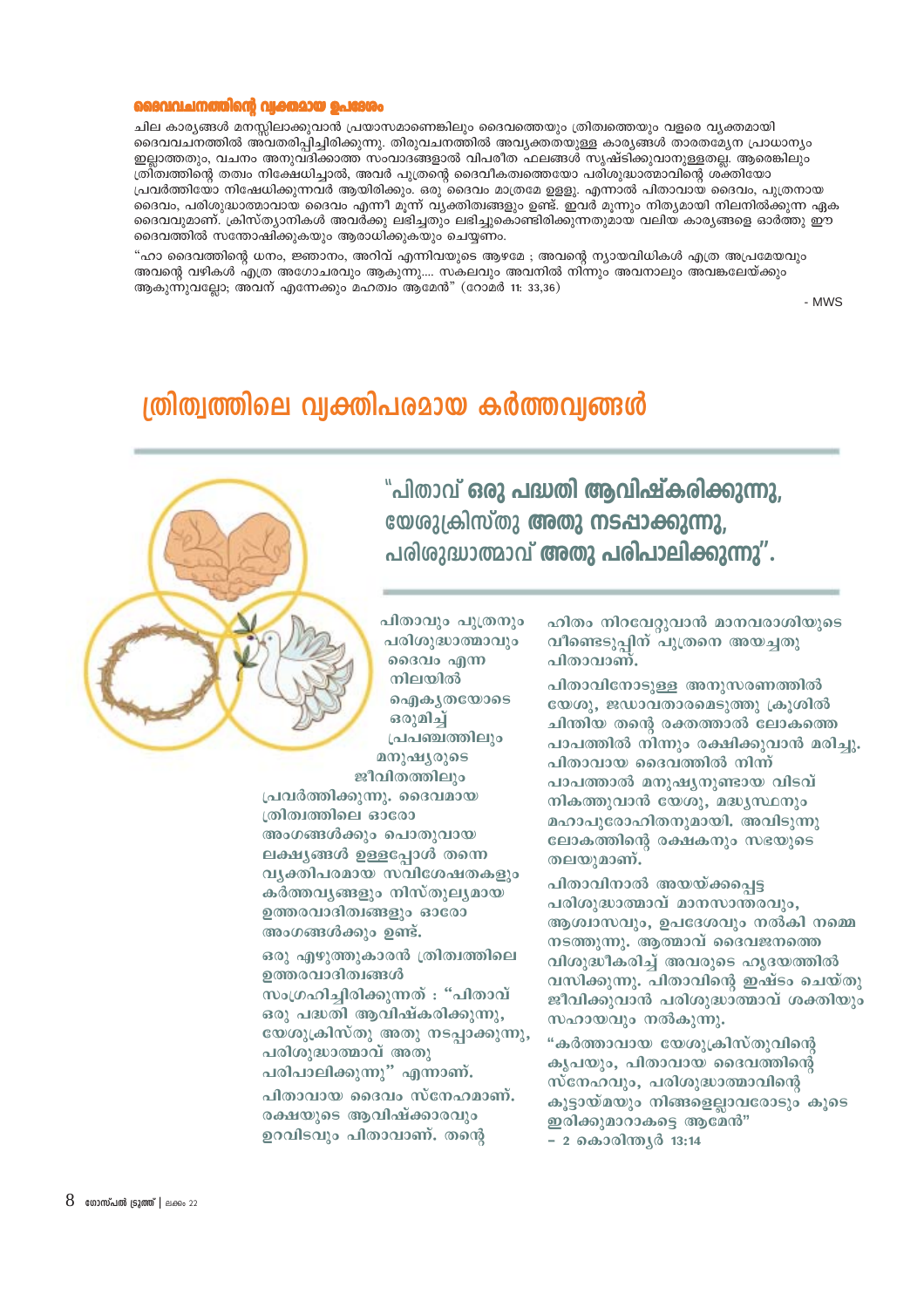വ്യക്തിത്വങ്ങളായിട്ടാണ്.

മാനവരാശിക്ക് ദൈവം വെളിപ്പെട്ടതു പിതാവ്, പുത്രൻ, പരിശുദ്ധാത്മാവ് എന്നി മൂന്ന്

# குலேகலு

 $147:5$ 

വിവേകത്തിനു അന്തമില്ല" – സങ്കീർത്തനങ്ങൾ

ദൈവം എപ്പോഴും എല്ലായിടത്തും ഉണ്ട്. "ഞാൻ കാണാത്തവണ്ണം ആർക്കെങ്കിലും മറയത്ത് ഒളിക്കുവാൻ കഴിയുമോ? എന്ന് യഹോവയുടെ അരുളപ്പാട്. ഞാൻ ആകാശവും ഭൂമിയും നിറഞ്ഞിരിക്കുന്നവനല്ലയോ? എന്ന് യഹോവയുടെ അരുള്പ്പാട്" -യിരെ. 23 :24

# സർവവ്യാപി

- മലാഖി 3 : 6

വിശ്വാസയോഗ്യനും വിശ്വസ്തനുമാണ് "യഹോവയായ ഞാൻ മാറാത്തവൻ"

ദൈവം മാറ്റമില്ലാത്തവനും,

# മാറ്റമില്ലാത്തവൻ

മാത്രം ഉള്ളതാണ്. "യഹോവയുടെ നാമം തീഷ്ണവാൻ എന്നാകുന്നു ; അവൻ തീഷ്ണതയുളള ദൈവം തന്നെ"- പുറപ്പാട് 34 :14

ആരാധനയും ശുശ്രൂഷയും ദൈവത്തിനു

- സങ്കീർത്തനങ്ങൾ 95 :3

# തീഷ്ണവാൻ

മഹാദൈവമല്ലോ ; അവൻ സകല ദേവന്മാർക്കും മീതെ മഹാരാജാവു തന്നെ "

ദൈവം സകലത്തിന്മേലും അധികാരവും ഭരണവും നടത്തുന്നു. "യഹോവ

കർത്താവ്" -മർക്കോസ് 12:29

# പരമാധികാരം

"നമ്മുടെ ദൈവമായ കർത്താവ് ഏക

ഒരുവൻ മാത്രം

പുത്രൻ (word), ആത്മാവ്" - 1 യോഹ 5:7 വിഭജിക്കുവാൻ കഴിയാത്ത വിധം ദൈവം

"സാക്ഷ്യം പറയുന്നവർ മുവർ ഉണ്ട് : പിതാവ്,

# ഏകൻ

ഏകൻ ആകുന്നു. ജീവിക്കുന്ന സത്യദൈവം





ദൈവത്തിന്റെ ഗുണവിശേഷങ്ങൾ

"ആദിയിൽ ദൈവം" എന്ന തുടക്കത്തോടെയാണ് ബൈബിളിന്റെ ആദ്വ അദ്ധ്വായം ദൈവത്തിനു നമ്മോട് പങ്കുവയ്ക്കുവാനുള്ള തന്റെ സ്വഭാവവും സവിശേഷതകളുമാണ് വചനം വെളിപ്പെടുത്തുന്നത്. അവിടുത്തെ പദ്ധതികളും ഹിതവും ന്വായവിധികളും നമുക്ക് വ്വക്തതയും ലക്ഷ്വവും നൽകുന്നു. ദൈവത്തിന്റെ സവിശേഷതകളെ കുറിച്ച് നാം കൂടുതൽ ഗ്രഹിക്കുമ്പോൾ ജീവിതം കൂടുതൽ സമ്പുഷ്ടവും പൂർണ്ണവും ആകുന്നു.

 $0.0801$ o  $0.0000$ 

ദൈവം അടിസ്ഥാനപരമായി ദ്രവ്യം

"ദൈവം ആത്മാവ് ആകുന്നു"-യോഹ 4:24

"ദൈവം മോശയോട് : ഞാൻ ആകുന്നവൻ

"പിതാവിനു തന്നിൽ തന്നെ ജീവൻ ഉള്ളതു

ദൈവത്തിന് ആരംഭവും അവസാനവും ഇല്ല.

ദൈവം അനശ്വരനും അനാദിയായവനും

"നീ ഭൂമിയെയും ഭൂമണ്ഡലത്തെയും നിർമ്മിച്ചതിനു മുമ്പേ നീ അനാദിയായും

ശാശ്വതമായും ദൈവം ആകുന്നു

അതിരുകളിടുവാനോ, പരിമിതികൾ

നിശ്ചയിക്കുവാനോ കഴിയുന്നതല്ല

"നമ്മുടെ കർത്താവ് വലിയവനും

ശക്തിയേറിയവനും ആകുന്നു, അവന്റെ

- സങ്കീർത്തനങ്ങൾ 90 : 2

ദൈവത്തെ അളക്കുവാനോ.

ദൈവം സൃഷ്ടിക്കപ്പെടാത്തതും നാശം

ഇല്ലാത്തതുമാകുന്നു. അവിടുന്നാണ്

ഞാൻ ആകുന്നു" - പുറപ്പാട് 3 : 14

യാതൊന്നിന്റെയും ആവശ്യം ഇല്ല.

പുറത്തു നിന്ന് ദൈവത്തിനു

പോലെ"- യോഹന്നാൻ 5:26

അഭനതികം

 $(1)$ 

നിത്യൻ

ആകുന്നു.

അനന്തൻ

ഉൾക്കൊള്ളുന്നില്ല.

സനാതനമായ സത്യം.

സർവ്വസമ്പൂർണ്ണൻ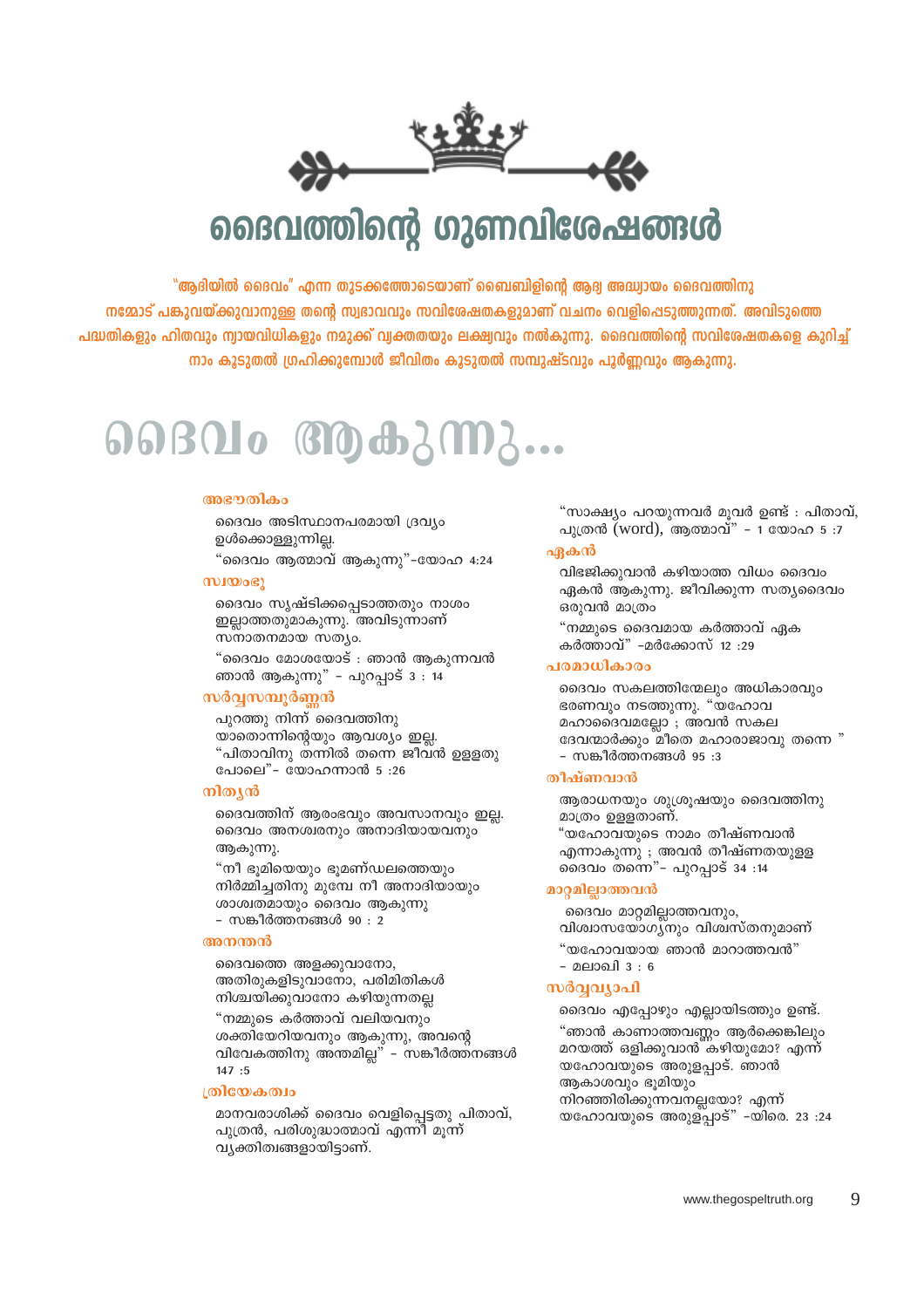

# സർവശക്തൻ

ദൈവം സകലഅധികാരവും ശക്തിയും ഉളളവൻ.

"സ്വർഗ്ഗത്തിലും ഭൂമിയിലും സകല അധികാരവും എനിക്കു നൽകപ്പെട്ടി രിക്കുന്നു. "–്മത്തായി 28 : 18

## സർവ്വജ്ഞാനി

ദൈവം എല്ലാം അറിയുന്നവനും ജ്ഞാന ത്തിൽ സമ്പൂർണ്ണനുമാണ്. ഭുതം, വർത്ത മാനം, ഭാവി എല്ലാം ദൈവം അറിയുന്നു.

" അവന് മറഞ്ഞിരിക്കുന്ന ഒരു സൃഷ്ടിയുമില്ല ; സകലവും അവന്റെ കണ്ണിനു നഗ്നവും മലർന്നതുമായി കിടക്കുന്നു – എബ്രായർ 4 : 13

## ജ്ഞാനി

എല്ലാ സാഹചര്യങ്ങളിലും ഏറ്റവും നല്ല്തിനെ തിരിച്ചറിയുവാനും ഗ്രഹിക്കുവാനും ദൈവജ്ഞാനത്തിനു മാത്രമേ കഴിയു.

"ജ്ഞാനവും ബലവും അവനുള്ളതല്ലോ" - ദാനിയേൽ 2:20

## സ്നേഹം

മനുഷ്യകുലത്തിന്റെ അടിസ്ഥാന സുഖസൗകര്യങ്ങൾ ദൈവത്തിൽ ഉണ്ട്. ദൈവത്തിന്റെ സവിശേഷതയായി നിർവ്വചിച്ചിരിക്കുന്നത് സ്നേഹമാണ്. അതു ഒരു വികാരം എന്നതിനെക്കാൾ ഉപരി പ്രവർത്തിയാണ്.

"ഇങ്ങനെ ദൈവത്തിനു നമ്മോടുള്ള സ്നേഹത്തെ നാം അറിഞ്ഞും വിശ്വസിച്ചുമിരിക്കുന്നു. ദൈവം സ്നേഹം തന്നെ; സ്നേഹത്തിൽ വസിക്കുന്നവൻ ദൈവത്തിൽ വസിക്കുന്നു ; ദൈവം അവനിലും വസിക്കുന്നു." 1 യോഹ. 4:16

## വിശുദ്ധി

 $10$  ഗോസ്പൽ ട്രൂത്ത് | ലക്കം 22

ദൈവം നീതിമാനും വിശുദ്ധിയിൽ പൂർണ്ണനും ആകുന്നു. എല്ലാവിധ ദോഷവും, പാപവും, അശുദ്ധിയും ദൈവത്തിൽ നിന്ന്

# - സങ്കീർത്തനങ്ങൾ 89 :14

"ദൈവത്തിന്റെ ദയ നിന്നെ

- റോമർ 2: 4

വിശ്വസ്തൻ

ആകുന്നു.

- ആവർത്തനം 7 :9

കാരുണ്യവാൻ

ആർദ്രവാൻ

ദയയുമുള്ളവൻ.

ന്യായവും നടപ്പാക്കുന്നു.

വേർപ്പെട്ടിരിക്കുന്നു.

പത്രോസ് 1 :16

നീതി

 $(300)$ 

ആകുന്നു"

അനുഗ്രഹവും നിറഞ്ഞവനാണ്

ദൈവം ധാർമ്മികമായി ശരിയായ നീതിയും

ദൈവം കരുണയും ദയയും അനുകമ്പയും

മാനസാന്തരത്തിലേയ്ക്കു നടത്തുന്നു"

ദൈവം നേരുള്ളവനും, വിശ്വസ്തനും,

യഹോവതന്നെ ദൈവം ; അവൻ തന്നെ

ദൈവം ക്ഷമിക്കുന്നവനും, മനസലിവും

നിറഞ്ഞവൻ ആകുന്നു, ദീർഘക്ഷമയും

ദൈവം ഔദാര്യവാനും അർഹിക്കാത്ത

ദൈവകൃപ ഉദിച്ചുവല്ലോ"-തീത്തോസ് 2:11

"നിങ്ങൾ എന്നെ ആരോട് സാദൃശ്യമാക്കും

ദൈവത്തിനു തുല്യമായി മറ്റൊന്ന് ഇല്ല. അവിടുന്ന് സാമ്യപ്പെടുത്തുവാൻ

? ഞാൻ ആരോട് തുലൃനാകും എന്നു

പരിശുദ്ധനായവൻ അരുളിചെയ്യുന്നു"

"സകലമനുഷ്യർക്കും രക്ഷാകരമായ

സത്യ ദൈവം എന്നു നീ അറിയണം

സത്യവാനും വ്യാജമില്ലാത്തവനും

"ആകയാൽ നിന്റെ ദൈവമായ

"യഹോവ കരുണയും കൃപയും

നന്മകളുടെ ദാതാവും ആകുന്നു

കഴിയാത്തവിധം പൂർണ്ണനാണ്.

മഹാദയയും ഉള്ളവൻ തന്നെ

- സങ്കീർത്തനങ്ങൾ 103:8

സാദൃശ്യമില്ലാത്തവൻ

-യെശയ്യാവ് 40 :25

"ഞാൻ വിശുദ്ധനായിരിക്കുകയാൽ നിങ്ങളും വിശുദ്ധരായിരിക്കുവിൻ"- 1

സിംഹാസനത്തിന്റെ അടിസ്ഥാനം

"നീതിയും ന്യായവും അവന്റെ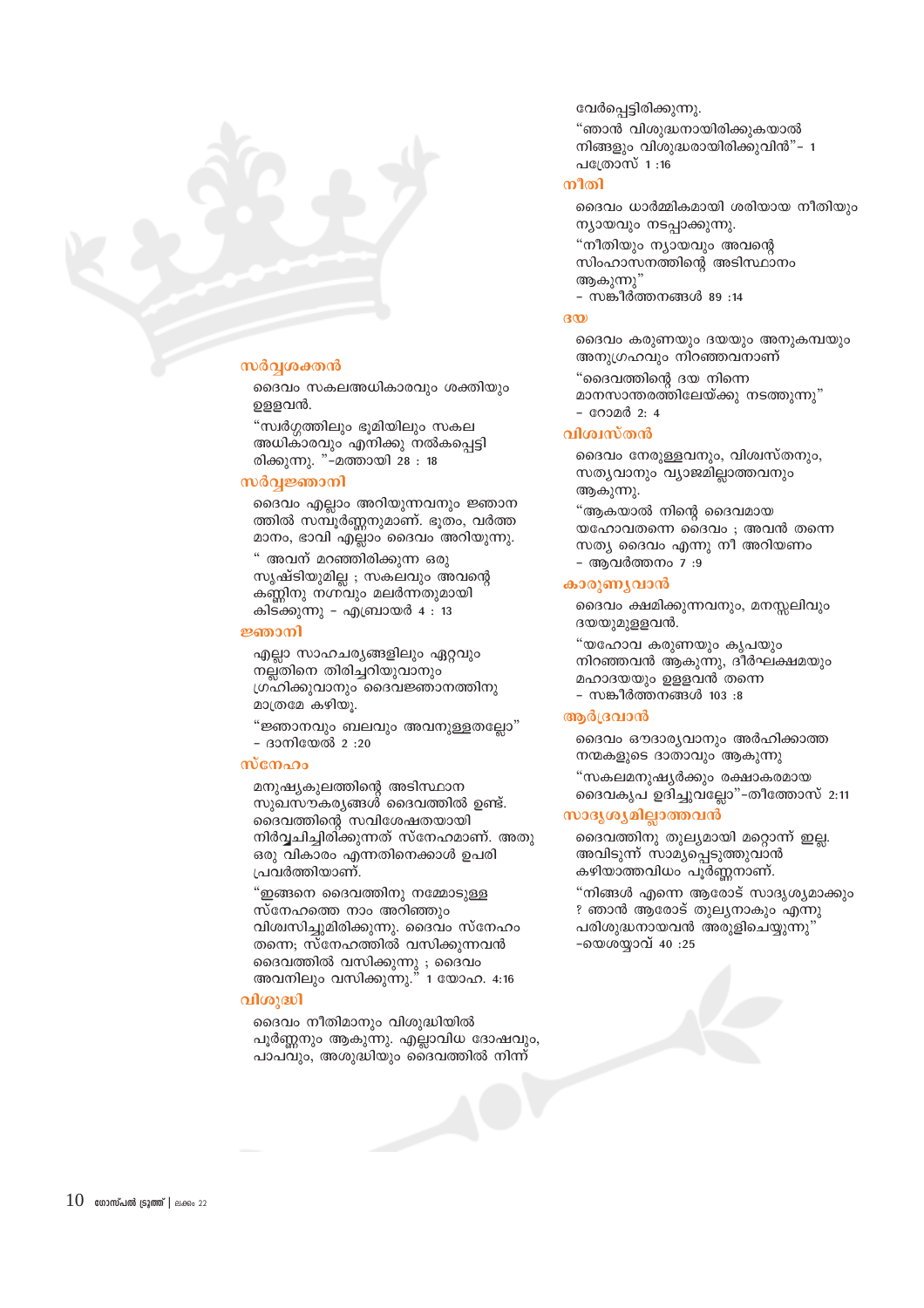# ത്രിത്വം ഏതെല്ലാം ഉദാഹരണത്തോടെ ചിത്രീകരിക്കാം?

ത്രിത്വം എന്ന വിഷയം വിവരിക്കുവാൻ പലവിധ ഉദാഹരണങ്ങൾ ഉപയോഗിക്കാറുണ്ട്. എന്നാൽ മിക്ക ഉദാഹരണങ്ങളും അവൃക്തവും അപര്യാപ്തവുമാണ്. പ്രസ്തുത വസ്തുത അനുചിതമായി ചിത്രീകരിക്കുന്നത് അപകടകരവും ദുരുപദേശത്തെ സാധൂകരിക്കുന്നവയുമാണ്.

ത്രിത്വത്തെ ചിത്രീകരിക്കുവാൻ സാധാരണയായി ഉപയോഗിക്കുന്ന ദൃഷ്ടാന്തമാണ് മുട്ട. മുട്ടയിൽ മുട്ടത്തോട്, വെള്ളക്കരു, മഞ്ഞക്കരു എന്നീ ഭാഗങ്ങൾ ചേർന്നതാണ്. മൂന്ന് ഭാഗങ്ങളും ചേർന്ന് ഒരു ഏകീകൃത മുട്ടയെ സൃഷ്ടിക്കുന്നു. ത്രിത്വത്തിൽ നിന്നും വ്യതൃസ്തമായി മഞ്ഞക്കരു മാത്രമായി ഒരു മുട്ടയെന്ന് വിശേഷിപ്പിക്കാൻ കഴിയില്ല. ക്രിസ്തുമാത്രമായും പൂർണ്ണ ദൈവമാണ് എന്നാൽ ദൈവം പിതാവും,

> പുത്രനും, പരിശുദ്ധാത്മാവുമാണ്. മുട്ടയുടെ മൂന്നു ഭാഗങ്ങളിൽ നിന്നും വ്യത്യസ്തമായി അവർ സമതത്വവും സമഭാവവും ഉള്ളവരാണ് എന്നതാണ് പ്രത്യേകത. അതുപോലെ ആപ്പിളിന്റെ പുറംതോലും, മാംസളഭാഗവും അതിന്റെ വിത്തും ത്രിത്വത്തിന്റെ മൂന്നുഘടകങ്ങളായി ഉപമിക്കാറുണ്ട്. ഇത്തരത്തിലുള്ള സാദൃശ്യപ്പെടുത്തലുകളിലും മുട്ടയെപ്പോലെ മുന്നുഭാഗങ്ങളിലും ത്രിത്വത്തിൽ അവർ ഓരോരുത്തരും ദൈവമായി നിലകൊള്ളുന്നു എന്നതാണ് വസ്തുത

ഖരം, ദ്രാവകം, വാതകം, എന്നീ നിലയിലുളള വെള്ളത്തിന്റെ മൂന്നു അവസ്ഥകളെ ത്രിത്വവുമായി ബന്ധിപ്പിച്ച് സർവ്വസാധാരണയായി പറയാറുണ്ട്. ഐസ്, ജലം, നിരാവി എന്നിവയുടെ രാസഘടന ഒന്നാണ് അവ മൂന്ന് വൃതൃസ്ത അവസ്ഥകളിൽ നിലകൊള്ളുന്നു. വെള്ളം സാധാരണയായി ഒരു സമയത്ത്

ദൈവത്വവും മനുഷ്വത്വവും തമ്മിലുള്ള സമ്മേളനം എന്നാൽ എന്ത്?

രണ്ട് വ്യത്യസ്ത പ്രകൃതിയുടെ സമന്വയസമ്മേളനമാണ് യേശുക്രിസ്തു– ദൈവത്വവും മനുഷ്യത്വവും. യേശുദൈവവും അതേസമയം മനുഷ്യനുമായിരുന്നു. യേശുക്രിസ്തുവിന്റെ മാനവികതയുടെയും ദൈവത്വത്തിന്റെയും ഈ ഐക്യത്തെ തിരുവചനം വെളിപ്പെടുത്തുന്നു. യേശു ജഡത്തിൽ വെളിപ്പെട്ട ദൈവമാണ്. "ആദിയിൽ വചനമുണ്ടായിരുന്നു (യേശു) വചനം (യേശു) ദൈവത്തോടുകുടെ ആയിരുന്നു വചനം (യേശു) ദൈവമായിരുന്നു. വചനം ജഡമായി നമ്മുടെ ഇടയിൽ വസിച്ചു (യോഹ 1: 1, 14) യേശുവിന് രണ്ട് പ്രകൃതങ്ങൾ ഉണ്ടായിരുന്നു– ദൈവീകവും മനുഷ്യത്വവും. അർദ്ധദൈവവും അർദ്ധമനുഷ്യനുമായിരുന്നില്ല. പ്രത്യുതപൂർണ്ണ മനുഷ്യനും പൂർണ്ണദൈവവു മായിരുന്നു. യേശു തന്റെ ദൈവീകത്വവും ഒരിക്കലും നഷ്ടപ്പെടുത്തിയിരുന്നില്ല. എന്നാൽ തന്റെ ഐഹിക ജീവിതകാലത്ത് താൻ മനുഷ്യത്വത്തോടെ ദൈവമായി ഭൂമിയിൽ വസിച്ചു.

> ഒരവസ്ഥയിൽ നിലനിൽക്കുന്നു. അതേസമയം ത്രിത്വം അതിന്റെ പൂർണ്ണതയിൽ എല്ലായ്പ്പോഴും നിലനിൽക്കുന്നു. ജലത്തിന് ഖരാവസ്ഥയിൽ മാറ്റപ്പെടാം എന്നാൽ ത്രിത്വത്തിൽ പുത്രൻ ഒരിക്കലും പിതാവായി തീരുന്നില്ല, മറ്റുള്ളവരും. ഭർത്താവ്, മകൻ, പിതാവ് എന്നീ നിലയിൽ ത്രിത്വം തെളിയിക്കുവാൻ ചിലർ ബദ്ധപ്പെടാറുണ്ട്. ഒരേ വ്യക്തി തന്നെ പിതാവാണ് അതേസമയം മറ്റൊരു വൃക്തിയുടെ മകനും. വേറൊരു വൃക്തിയുടെ ഭർത്താവുമാണ്. മൂന്നു വ്യത്യസ്തനിലയിലുള്ള വ്യക്തിത്വങ്ങളാണെങ്കിലും മകനും ഒരാൾ തന്നെ.

> ഇത്തരത്തിൽ ശരിയായി പ്രഥമദൃഷ്ട്യാ തോന്നാമെങ്കിലും ഇവയൊന്നും ത്രിത്വം തെളിയിക്കുവാൻ പര്യാപ്തമല്ല

ഡോ.ഹെൻട്രിമോറിസിന്റെ അഭിപ്രായത്തിൽ ത്രീത്വം ഈ പ്രപഞ്ചം പോലെയാണ്. ദ്രവ്യം, സ്ഥലം, സമയം എന്ന നിലയിലുള്ള മൂന്നു പ്രകൃതിഘടകങ്ങളെ ബന്ധപെടുത്തിയുള്ള അദ്ദേഹത്തിന്റെ ചിന്താഗതി ശ്രദ്ധേയംതന്നെ. ഇവ മുന്നിൽ ഏതെങ്കിലും ഒന്നു നീക്കംചെയ്താൽ പ്രപഞ്ചം നിലനിൽക്കുകയില്ല. ഈ മൂന്ന് ഭാഗങ്ങളും പരസ്പര ബന്ധിതമാണെങ്കിലും ഓരോന്നും അതിൽ തന്നെ പൂർണ്ണമല്ല.

ഗണിതശാസ്ത്രത്തിന്റെ രൂപകല്പനയുമായി ചിലർ ത്രിത്വത്തെ സാദൃശ്യപ്പെടുത്താറുണ്ട്. ഒരു സമത്രികോണത്തിന്റെ മൂന്നു കോണുകളും സമവായ സ്വതന്ത്രമായ അളവുകളാണ്. എന്നിരുന്നാലും ഓരോ രേഖകളും ത്രികോണത്തിൽ വൃതൃസ്തമുണ്ട്താനും. അതും പൂർണ്ണമായ ത്രിത്വം സമർത്ഥിക്കാനാവില്ല. ഉദാഹരണങ്ങൾ അതിൽ തന്നെ തെറ്റല്ലായെങ്കിലും ത്രിത്വം ഇത്തരത്തിലുള്ള ഉദാഹരണങ്ങൾ കൊണ്ടൊന്നും തെളിയിക്കാനാവില എന്നതാണ് സത്യം. സർവശക്തനായ ദൈവത്തെ മനുഷ്യന്റെ ക്ഷണികമായ ബുദ്ധിക്കനുസൃതമായ ഉദാഹരണങ്ങളുടെ നിർവ്വചനകോട്ടയ്ക്കുള്ളിൽ ഒതുക്കി നിർത്താനാവില്ല. അതിനാൽ ഈ ഉദാഹരണങ്ങളൊന്നും കുറ്റമറ്റതല്ല. ത്രിത്ര്വം എന്നത് തെളിയിക്കപ്പെടേണ്ട ഒരു സിദ്ധാന്തമല്ല പ്രത്യുത അത് ഒരു വെളിപ്പാടാണ്. തികച്ചും ദൈവീകം ദൈവാത്മാവിനാൽ മാത്രം ഉൾക്കൊള്ളുവാനും സംഗ്രഹിക്കുവാനും കഴിയുന്ന ഒരു ദൈവീകമർമ്മം തന്നെ. അത് പ്രകൃതിയോ യുക്തിയോ വെളിപ്പെടുത്തിയ ഒരു ആശയമല്ല.

# പിതാവ്, പുത്രൻ, പരിശുദ്ധാത്മാവ് ഇവർ വൃക്തികളാണെന്ന് പറയുന്നതെന്തുകൊണ്ട്?

ചോദ്വവും

ഉത്തരവും

ത്രിയേകദൈവം : പിതാവ്, പുത്രൻ, പരിശുദ്ധാത്മാവ് ഇവർ മൂന്നും ഒരു വ്യക്തിയല്ല അതേ സമയം ഒരേ നിലയിൽ ഒരുമിക്കുന്ന ത്രിയേക ദൈവവുമാണ്. പിതാവല്ല പുത്രൻ, പുത്രൻ പിതാവുമല്ല അതേസമയം ഓരോരുത്തരും അതാതു നിലയിൽ ദൈവവുമാണ്. ത്രിത്വത്തിന്റെ മറ്റൊരു സവിശേഷതയത്രെ ഇത്. 5-ാം പേജിൽ കൊടുത്തിരിക്കുന്ന ചിത്രത്തിൽ നിന്നും അത് വൃക്തമാണ്.

മൂന്നു വ്യക്തികളല്ലെങ്കിൽ മുന്നു വ്യക്തിത്വങ്ങളുണ്ട്. ഒരു വൃക്തിയുടെ ഇച്ഛ, ആശ, സ്നേഹം, ഇഷ്ടം, എന്നീ വികാര വിചാരങ്ങൾ എല്ലാം തന്നെ ഉണ്ട്താനും. ഇവ വ്യക്തിത്വത്തിന്റെ അഭിഭാജ്യഘടകങ്ങൾ തന്നെ.